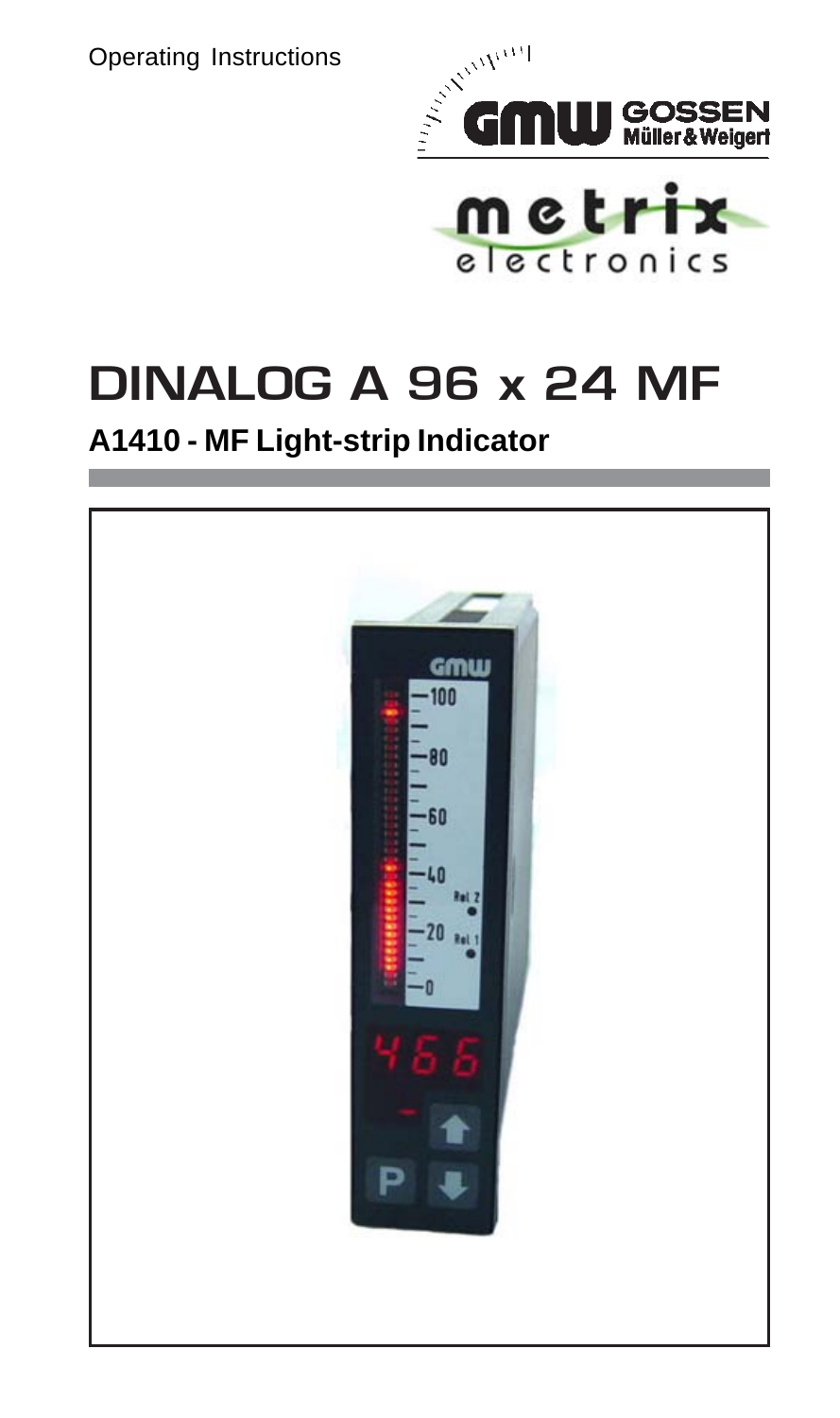|                                              | Contents                                                                                                                                                                                                                  | Page                                   |
|----------------------------------------------|---------------------------------------------------------------------------------------------------------------------------------------------------------------------------------------------------------------------------|----------------------------------------|
| 1.                                           | <b>Applications</b>                                                                                                                                                                                                       | 4                                      |
| 2.                                           | Installation                                                                                                                                                                                                              | 4                                      |
| 2.1                                          | Dimensional Drawing                                                                                                                                                                                                       | 5                                      |
| 3.                                           | <b>Terminal Assignments</b>                                                                                                                                                                                               | 6                                      |
| 3.1                                          | Power Supply                                                                                                                                                                                                              | 6                                      |
| 3.2                                          | Measurement Input                                                                                                                                                                                                         | 6                                      |
| 3.3                                          | Output                                                                                                                                                                                                                    | $\overline{7}$                         |
| 3.4                                          | <b>External Control Inputs</b>                                                                                                                                                                                            | 10                                     |
| 4.                                           | Operation                                                                                                                                                                                                                 | 11                                     |
| 4.1                                          | <b>Limit Value-Queries</b>                                                                                                                                                                                                | 12                                     |
| 4.2                                          | Display Test                                                                                                                                                                                                              | 12                                     |
| 4.3                                          | <b>Measuring Range Selection</b>                                                                                                                                                                                          | 13                                     |
| 5.                                           | <b>Basic Device Settings</b>                                                                                                                                                                                              | 14                                     |
| 6.<br>6.1<br>6.2<br>6.3<br>6.4<br>6.5<br>6.6 | Programming<br>Adjusting Display Brightness<br>Light-Strip Adjustment<br>Lower Scale Limit<br><b>Upper Scale Limit</b><br><b>Scale Starting Point</b><br>Measuring Range Matching for 020 mA,<br>420 $mA$ und $±$ 20 $mA$ | 15<br>18<br>18<br>18<br>18<br>19<br>19 |
| 6.7                                          | Measuring Range Matching with HCA<br>(hardware calibration)                                                                                                                                                               | 20                                     |
| 6.8                                          | Measuring Range Matching with PCA<br>(software calibration)                                                                                                                                                               | 21                                     |
| 6.9                                          | Setting the Decimal Point                                                                                                                                                                                                 | 23                                     |
| 6.10                                         | Mean Value Generation and Display                                                                                                                                                                                         | 23                                     |
| 6.11                                         | <b>Limit Value Function</b>                                                                                                                                                                                               | 23                                     |
| 6.12                                         | <b>Relay Switching Mode</b>                                                                                                                                                                                               | 24                                     |
| 6.13                                         | <b>Relay Switching Function</b>                                                                                                                                                                                           | 24                                     |
| 6.14                                         | Setting Relay Switching Hysteresis                                                                                                                                                                                        | 25                                     |
| 7.                                           | <b>Setting the Limit Values</b>                                                                                                                                                                                           | 25                                     |
| 7.1                                          | Locking the Selected Limit Values                                                                                                                                                                                         | 26                                     |
| 7.2                                          | Switching the Digital Display On and Off                                                                                                                                                                                  | 26                                     |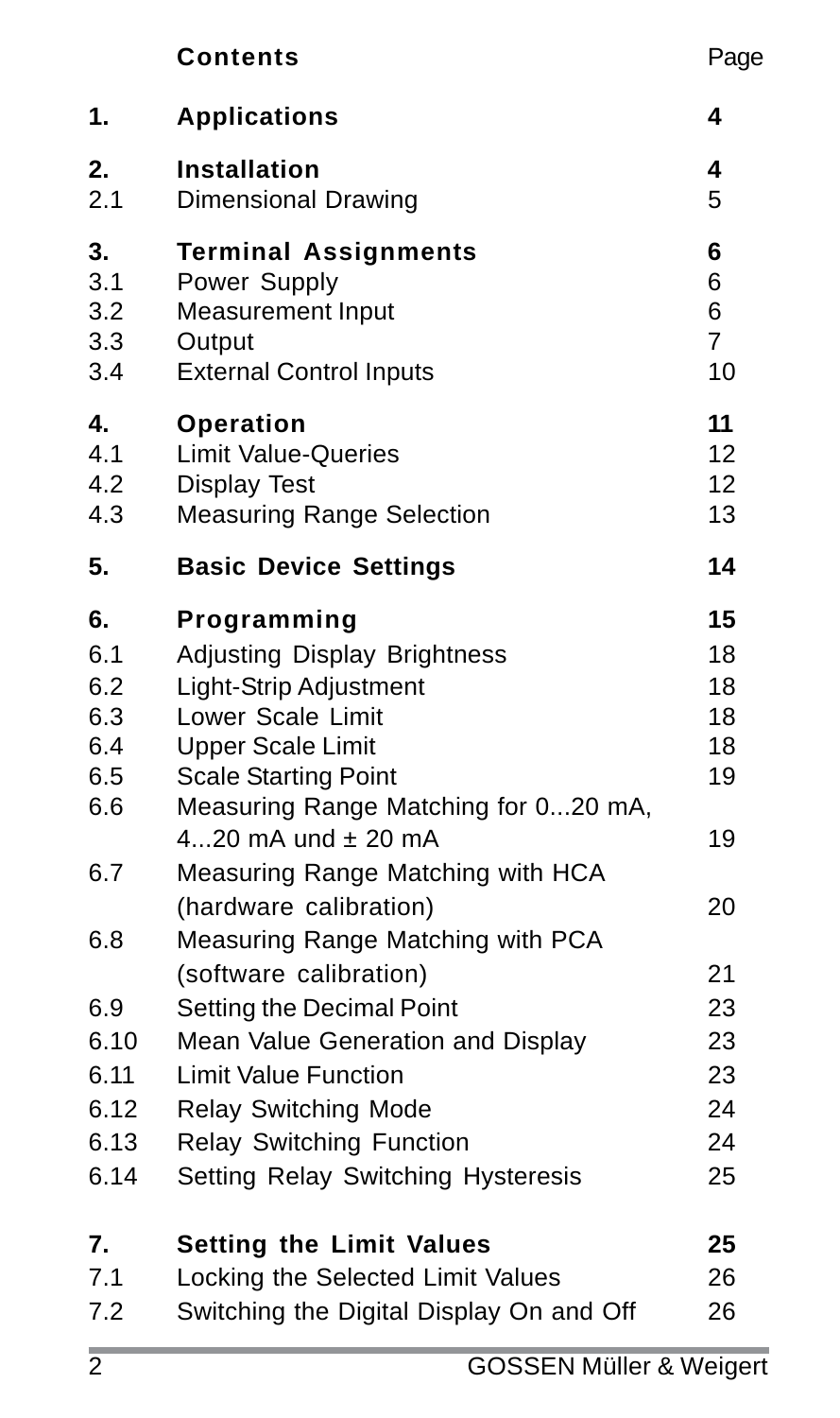|     | <b>Contens</b>                                                                                                    | Page |
|-----|-------------------------------------------------------------------------------------------------------------------|------|
| 8.  | <b>Technical Data</b>                                                                                             | 27   |
| 9.  | <b>Repair and Replacement Parts Service</b><br><b>DKD Calibration Laboratory</b><br>and Rental Instrument Service | 30   |
| 10. | <b>Product Support</b>                                                                                            | 30   |

#### **Notes and Warnings**

This device has been shipped from the factory in flawless technical safety condition. In order to maintain this condition and to assure hazard-free operation, all notes and warnings which appear in the operating instructions must be observed by the user.

If, due to damage, it may be assumed that hazard-free operation of the device is no longer possible, it must be removed from service. This applies in any event if the device demonstrates visible damage.

Before placing the device into service, it must be assured that the measuring instrument has been configured correctly for the desired application (correct supply voltage, inputs and outputs). Specifica-tions and any included options appear on the device's serial plate. Voltage conducting parts may be exposed if covers are opened, or if components are removed from the device.

Balancing, maintenance and repair of live, open devices may only be carried out by suitably trained personnel, who are aware of the dangers involved.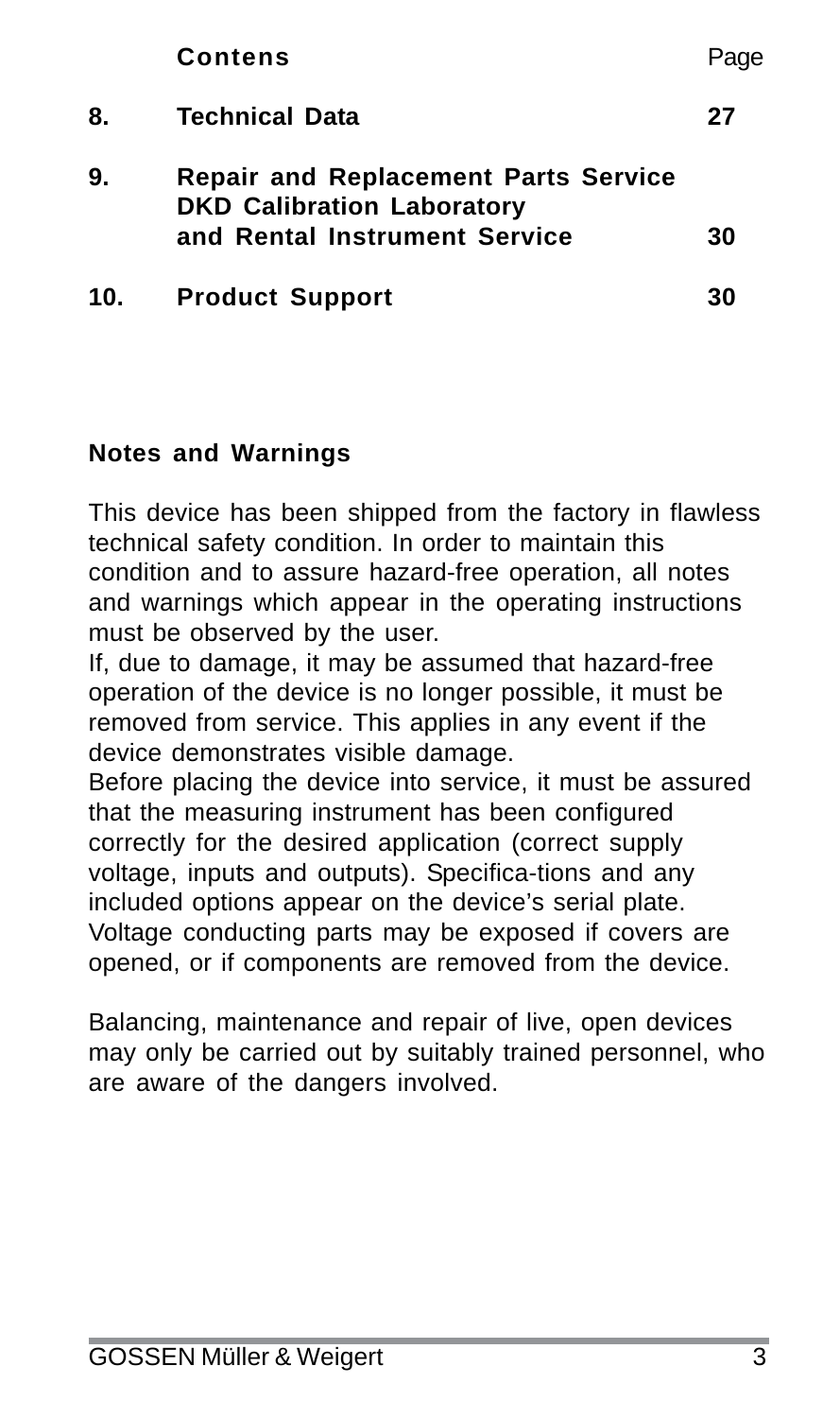# **1. Applications**

The programmable light-strip indicator is a precision panel meter with adjustable display range. The display range can be adapted measuring ranges after installation without the use of a calibrator. The measuring instrument is thus suitable for applications which require frequent on-site display range adjustments.

The instrument is configured for the evaluation of two limit values. The violations of the limit values are signaled with LED included at the scale. Each of the limit value is connected with a relay.

The measurement input can be configured with jumpers. It may be used for then following measurement tasks:

*Direct current:* ±*0.2mA, 2mA, 20mA (Inc: 0-20mA or 4- 20mA), 200mA Direct voltage: ± 2V, 10V (Inc: 0-10V or 2-10V), 20V, 200V*

# **2. Installation**

Insert the measuring instrument into the control panel cutout from the front without the mounting tabs. Then insert the mounting tabs from the rear into the slots at the device side panels and tighten them against the control panel.



# **Attention!**

**If several devices are installed at maximum component density it must be assured that the maximum allowable operating temperature of 50 °C is not exceeded despite self-heating.**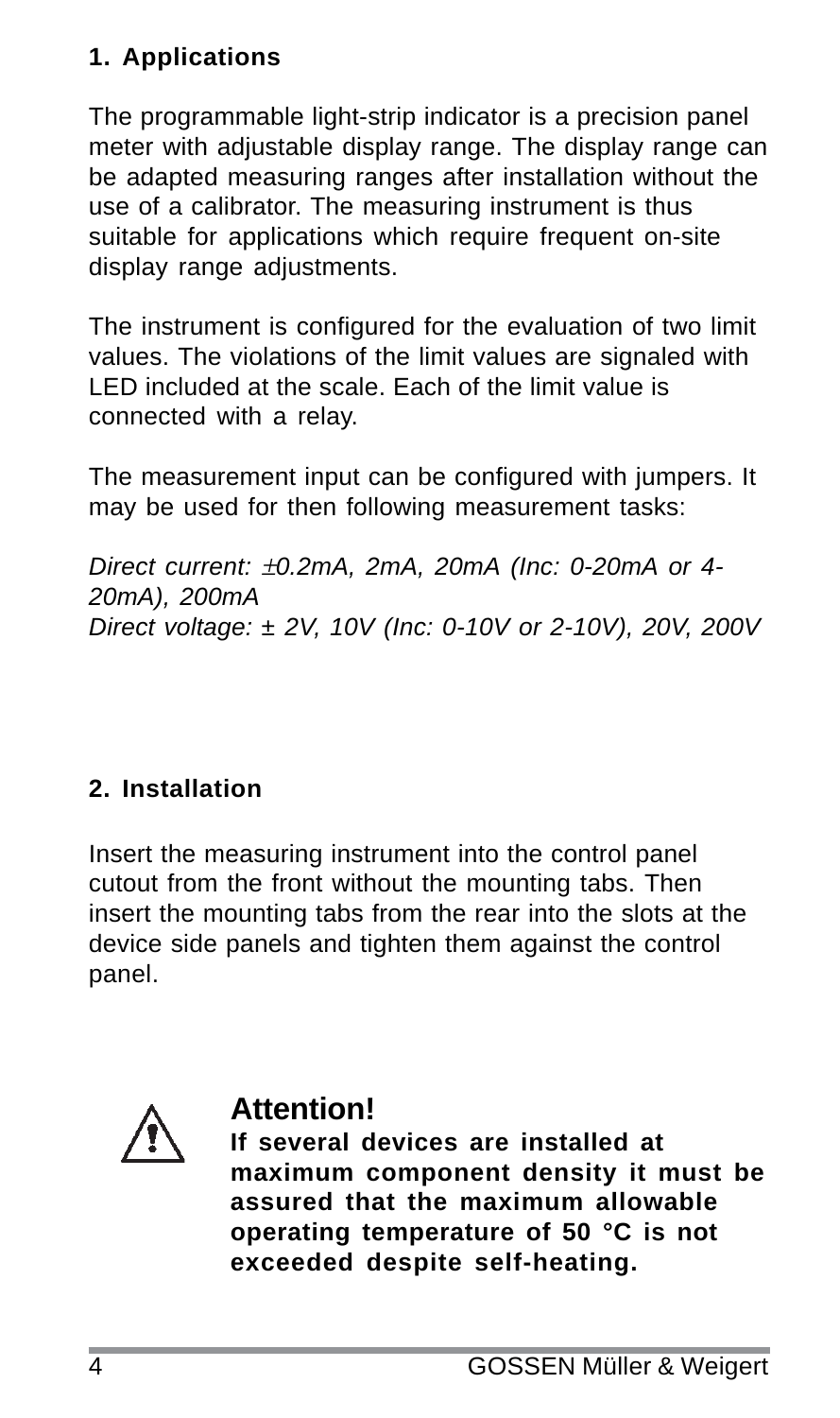# **2.1 Dimensional Drawing**

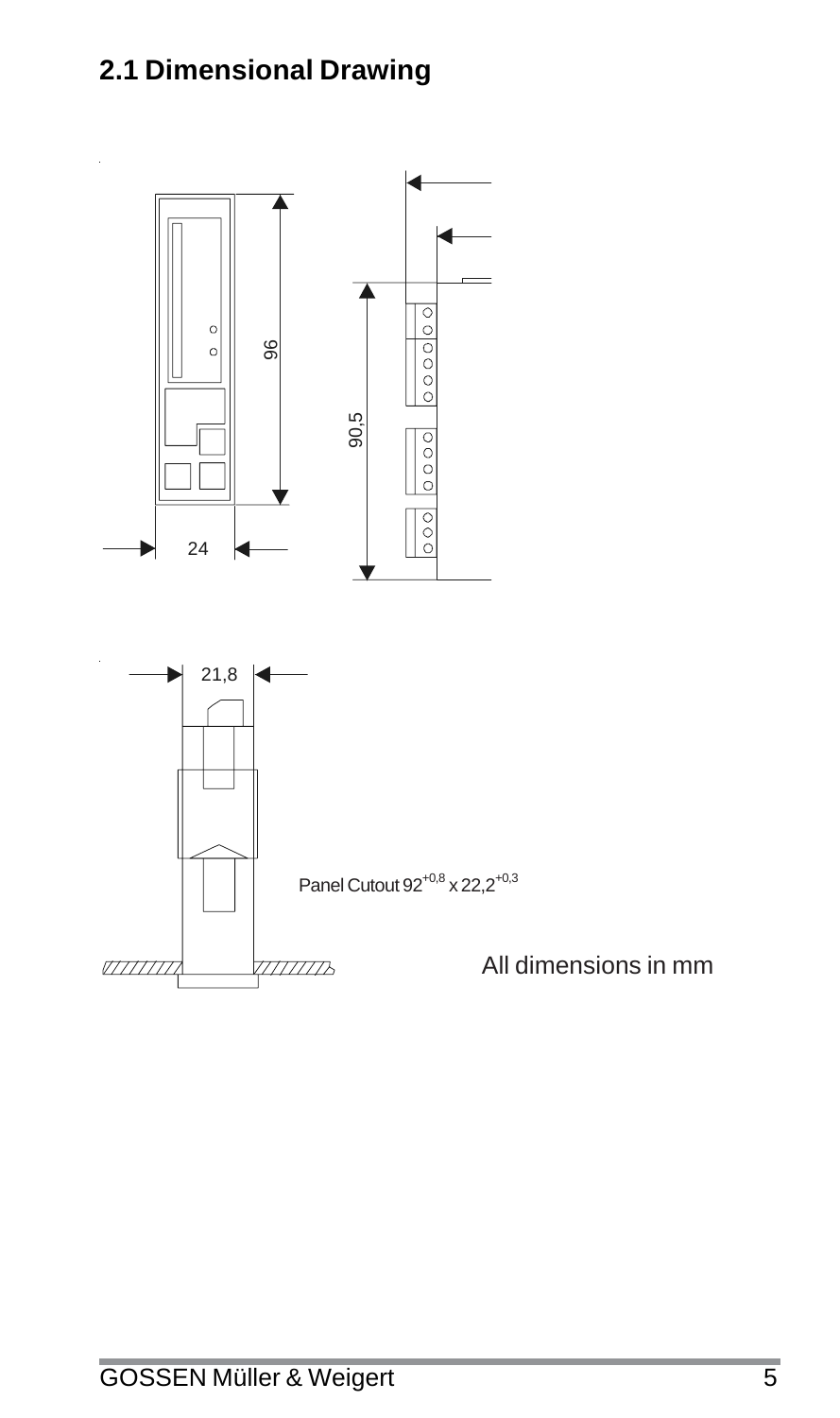#### **3. Terminal Assignments**



# **3.1 Power Supply**



See specifications on the serial plate regarding power supply and connected load.

# **3.2 Measurement Input**



High Low

 $U/I$  - DC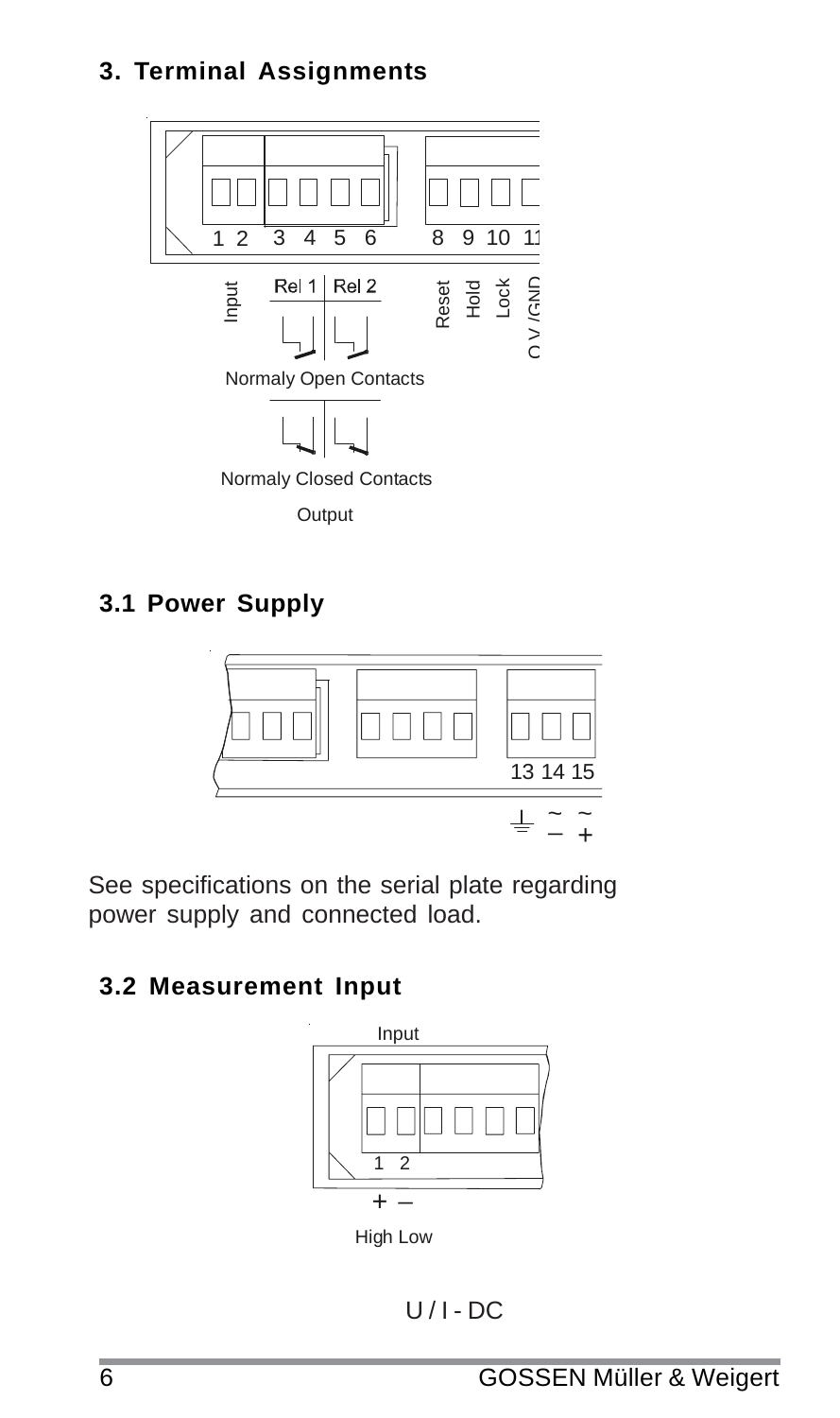# **3.3 Output**

(depending upon device type and relay type)

| Device Type                     | <b>Relay Type</b> | <b>Relay Terminal Assignments</b> |                                                                                                                  |
|---------------------------------|-------------------|-----------------------------------|------------------------------------------------------------------------------------------------------------------|
| Single display                  |                   |                                   |                                                                                                                  |
| Contacting instrument<br>(MECO) | see serial plate  | Relay 1<br>Relay 2                | Terminals 3 and 4<br>$=$ NO for 1 <sup>st</sup> limit value<br>Terminals 5 and 6<br>$=$ NO for $2nd$ limit value |

The A1410-MF is equipped with two limit values. A relay with one closing contact each (opener contact) is assigned to each limit value. All relay contacts are separate from each other galvanic.



#### **Changing Relay Contacts from NO to NC (switching mode):**

Relays for devices with limit values are set at the factory for normally open operation. The relays can be changed from normally open to normally closed operation with the above mentioned jumpers. The snap-in tabs at the housing rear panel must first be carefully released by lifting the housing shell, after which the housing rear panel can be removed along with the complete PCB. The jumpers at the limit value module must then be configured as shown below.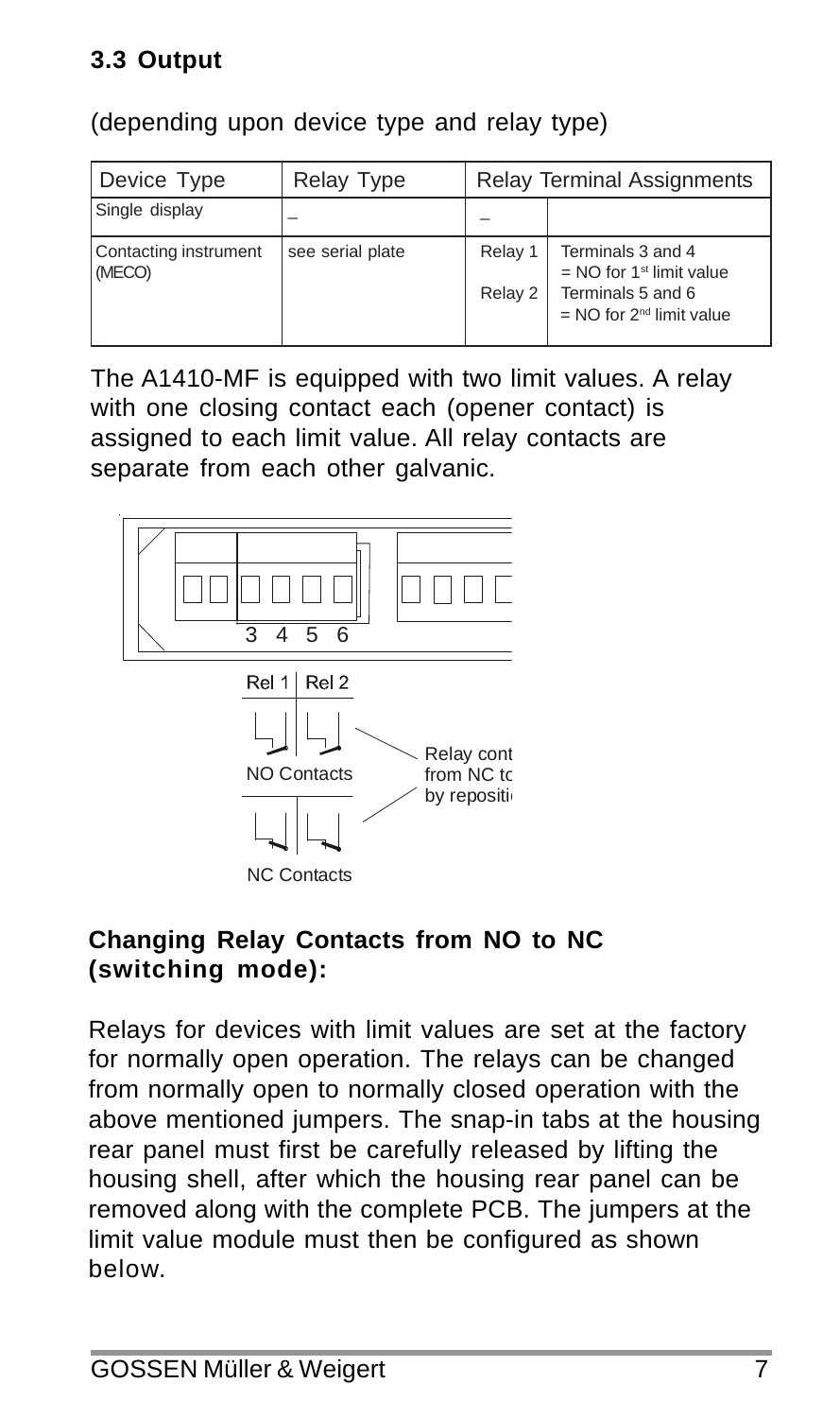

# **Attention!**

**This work may only be performed by trained personnel who are aware for the dangers involved.**

**Electrostatically sensitive devices are included in these instruments. The usual protective measures must be observed in order to prevent electrostatic charging of such components. The guarantee is rendered null and void if the instrument is destroyed due to incorrectly implemented changes.**

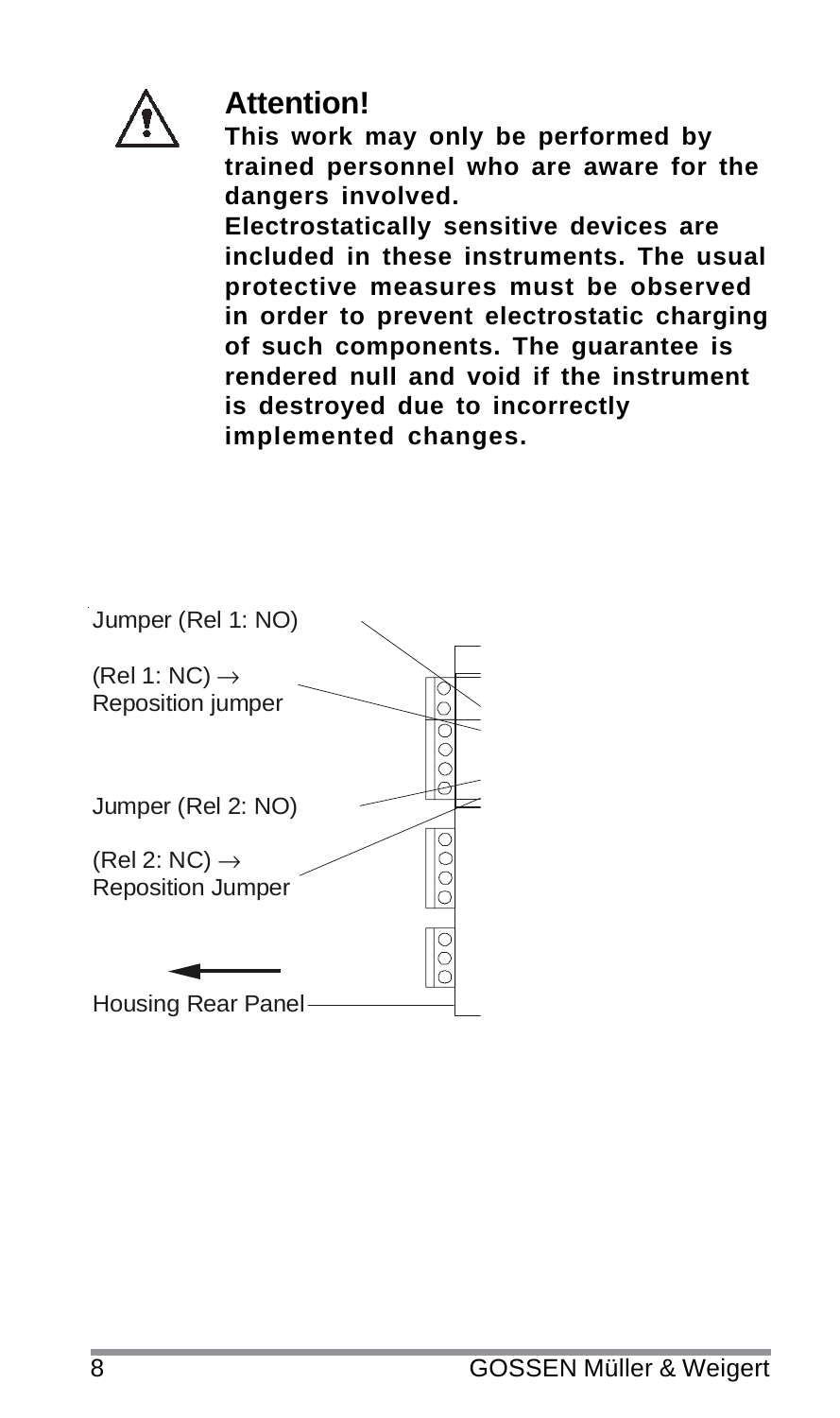#### **Indication of Limit Value Violations**

Two LEDs are included at the scale for the indication of limit value violations for devices with two limit values. The switching status of relay 1 is indicated at LED Rel 1, and the switching status of relay 2 is indicated at LED Rel 2.



#### **Switching Mode and Switching Status of Relays and Indicator LEDs**

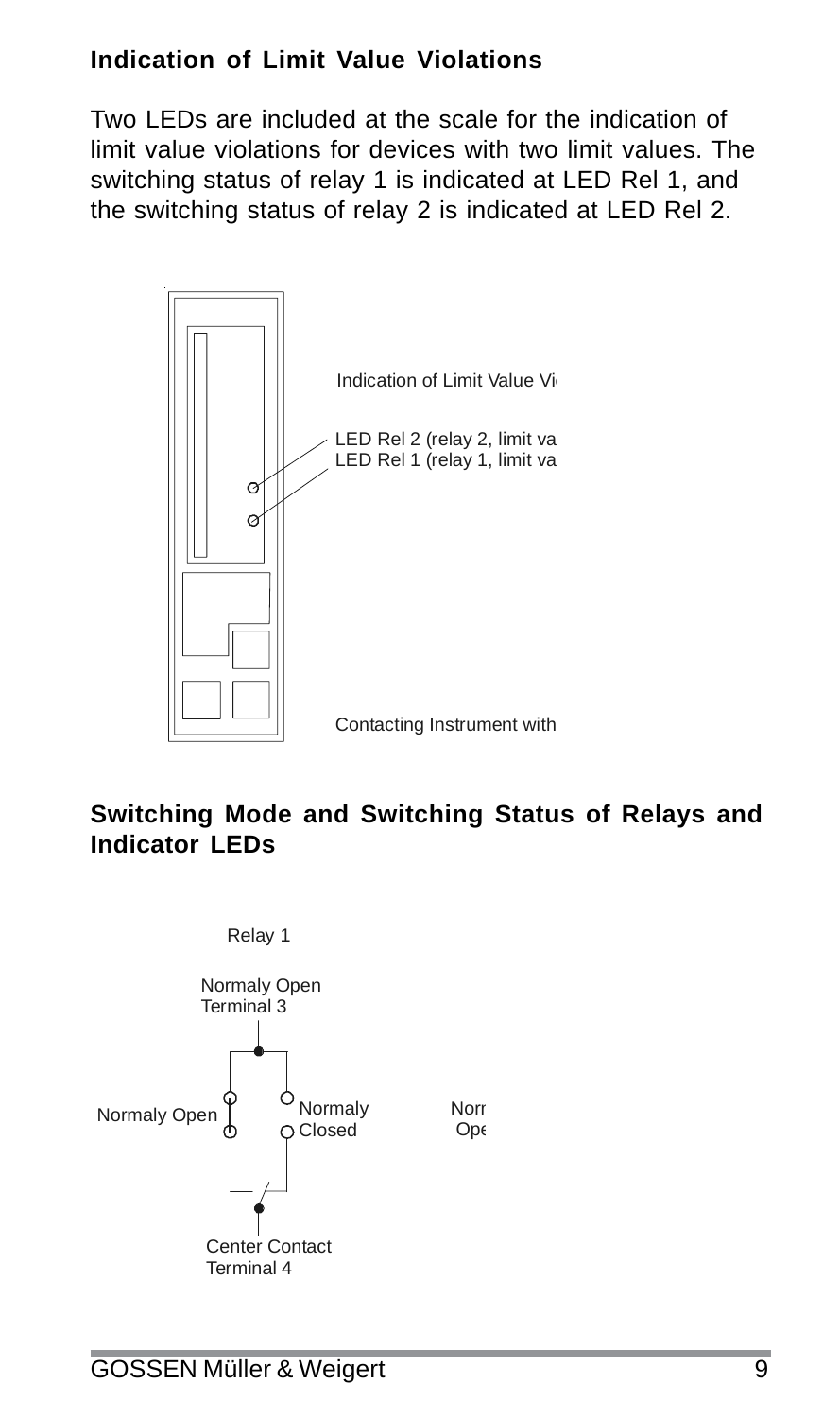| <b>Working Current Model (nOP)</b> |                                                  |                                                                     |                                                                                   |                                                                    |
|------------------------------------|--------------------------------------------------|---------------------------------------------------------------------|-----------------------------------------------------------------------------------|--------------------------------------------------------------------|
| Limit Value<br>Switching<br>Point  | Measured Value<br>(MW)<br>><<br>Limit Value (LV) | NO Contact<br>(factory setting)<br><b>Terminals</b><br>3, 4 or 5, 6 | <b>NC Contact</b><br>(jumper<br>repositioned)<br><b>Terminals</b><br>3, 4 or 5, 6 | <b>LED</b> indication<br>depending<br>upon selected<br>limit value |
|                                    | MW > LV                                          | open                                                                | closed                                                                            | not illuminated                                                    |
| 1012                               | MW < LV                                          | closed                                                              | open                                                                              | illuminated                                                        |
|                                    | MW > LV                                          | closed                                                              | open                                                                              | illuminated                                                        |
| Hi1 2                              | MW < LV                                          | open                                                                | closed                                                                            | not illuminated                                                    |

| <b>Closed-Circuit Current Model (nCL)</b> |                                                  |                                                                     |                                                                                   |                                                                    |
|-------------------------------------------|--------------------------------------------------|---------------------------------------------------------------------|-----------------------------------------------------------------------------------|--------------------------------------------------------------------|
| Limit Value<br>Switching<br>Point         | Measured Value<br>(MW)<br>><<br>Limit Value (LV) | NO Contact<br>(factory setting)<br><b>Terminals</b><br>3, 4 or 5, 6 | <b>NC Contact</b><br>(jumper<br>repositioned)<br><b>Terminals</b><br>3, 4 or 5, 6 | <b>LED</b> indication<br>depending<br>upon selected<br>limit value |
|                                           | MW > LV                                          | closed                                                              | open                                                                              | not illuminated                                                    |
| 1012                                      | MW < LV                                          | open                                                                | closed                                                                            | illuminated                                                        |
|                                           | MW > LV                                          | open                                                                | closed                                                                            | illuminated                                                        |
| Hi1  2                                    | MW < LV                                          | closed                                                              | open                                                                              | not illuminated                                                    |

#### **3.4 External Control Inputs**



# **Attention!**

**Terminals 8, 9, 10 and 11 are electrically connected to the measurement input. Insulation at external switching elements must be grounded appropriately for prevailing measurement input potential.**

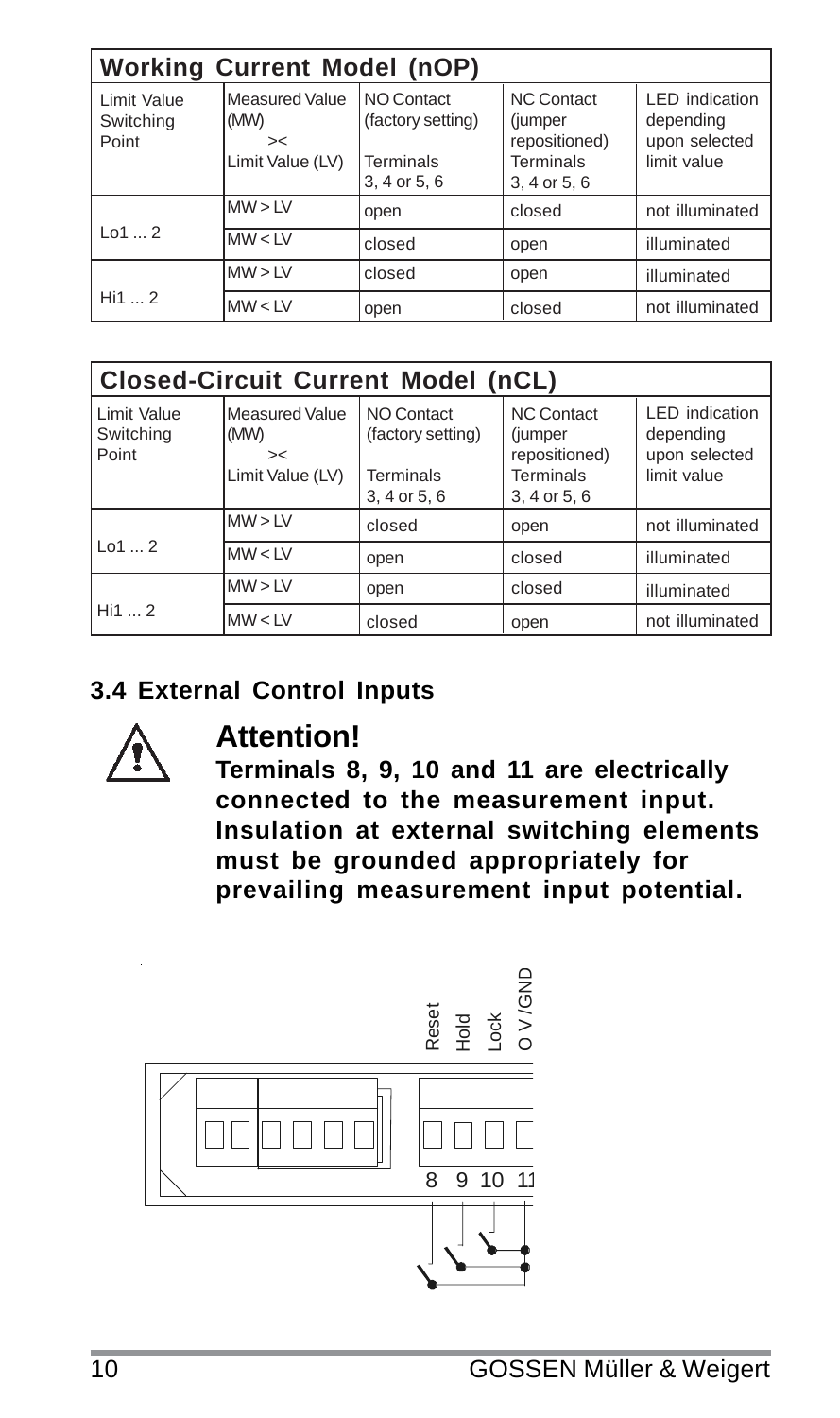# **Reset**

The entire display can be cleared by establishing a connection between terminals 8 and 11.

# **Attention:**

This connection causes resetting of the microprocessor. A segment test is performed for approximately 3 seconds after this connection has been interrupted. The device then resumes normal operation. Previous programming remains intact.

# **Freezing the Display Value (hold function)**

The currently displayed value can be frozen during normal operation by establishing a connection between terminals 9 and 11. This does not influence the measuring cycle.

# **Disable Programming (lock function)**

Configured parameters can be protected against change by establishing a connection between terminals 10 and 11. See chapter 7.1, page 24, for exceptions regarding limit value configuration.

# **4. Operation**

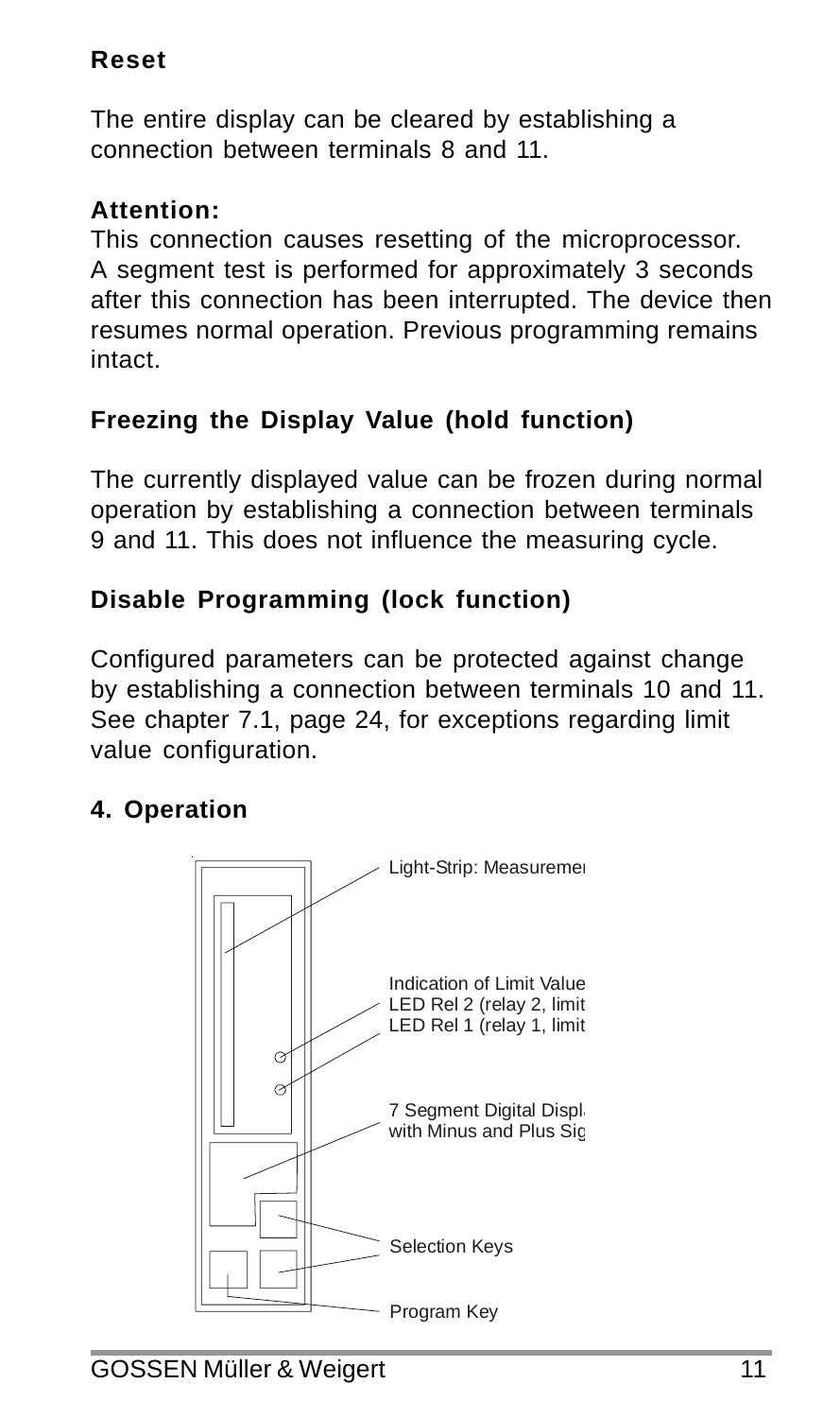# **4.1 Limit Value Test**

After pressing the  $<sup>†</sup>$  key, limit value 1 appears at the</sup> display (as **Lo1** or **Hi1** depending upon how the switching function has been programmed). The device is returned to the normal operating mode by pressing the P key. The same applies to the  $\Downarrow$  key for limit value 2.

## **4.2. Display Test**

If the  $\hat{\mathbb{I}}$ , P and  $\hat{\mathbb{I}}$  keys are simultaneously pressed and held for approximately 1 second, the display is switched to the test mode. Alternately, Pro or the operating software revision level appears at the 7 segment display.

The display test is started by pressing the P key. The odd numbered segments (1, 3 ... 35) at the light-strips and the horizontal segments at the 7 segment display are activated and light up for portrait for-mat devices.

If the P key is pressed again, the even numbered segments (2, 4 ... 34) at the light-strips and the vertical segments at the 7 segment display are activated and light up for portrait format devices.

After pressing the P key a third time, all of the segments at the entire display are activated and light up.

The device can be returned to the normal display mode by once again pressing the P key.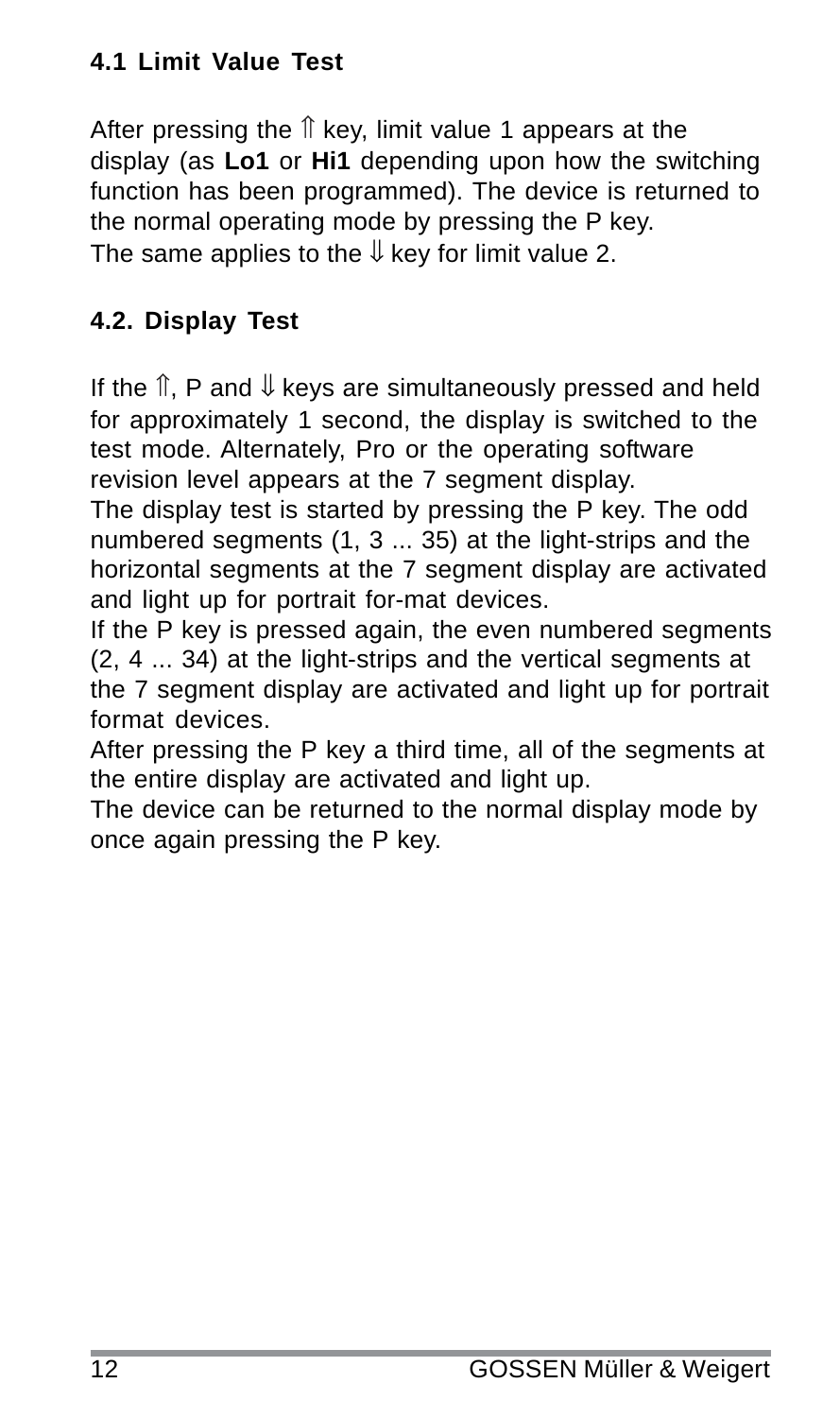# **4.3 Measuring Range Selection**

The measuring range selection takes place by means of Jumper on the measuring range plate. In addition the equipment must be described, opened as under point 3.3. To the individual measuring range below specified Jumper position applies:



The indicator values for the zero point and/or the final value are stopped by the measuring range adjustment (see point 6.6) or by hardware- and/or software calibration (see point 6.7 and/or 6.8).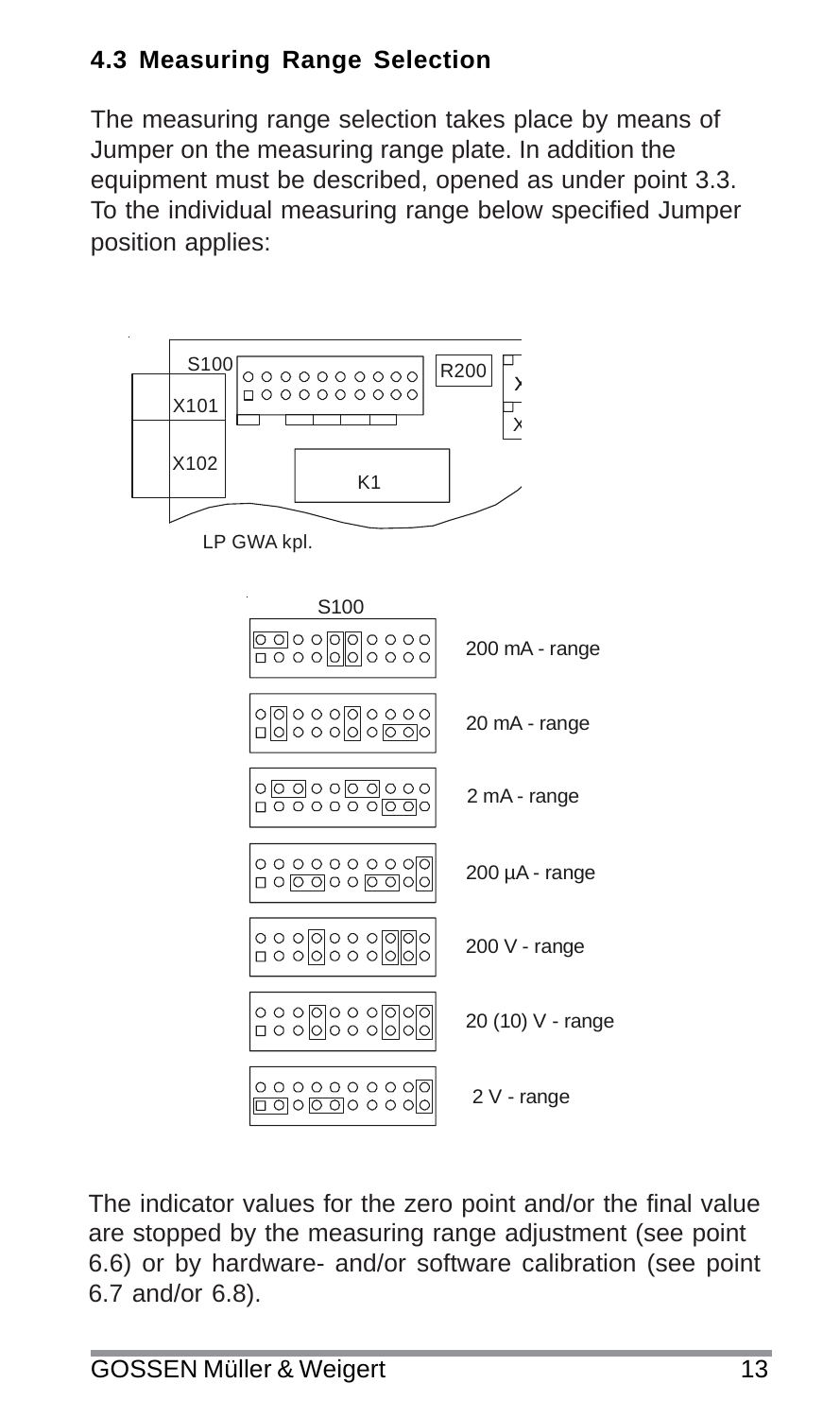# **5. Basic Device Settings**

| Parameter                   | <b>Function</b>                                           | <b>Setting Range</b>                                      |
|-----------------------------|-----------------------------------------------------------|-----------------------------------------------------------|
| bri                         | Display brightness (LEDs and light-strip)                 | $07$ [5 <sup>1)</sup> ]                                   |
| 420                         | Measuring range matching                                  |                                                           |
| ASt                         | Display range lower limit (start)                         | $-999999$                                                 |
| AEn                         | Display range upper limit (end)                           | $-999999$                                                 |
| 020                         | Measuring range matching                                  |                                                           |
| ASt                         | Display range lower limit (start)                         | $-999999$                                                 |
| AEn                         | Display range upper limit (end)                           | $-999999$                                                 |
| ±20                         | Measuring range matching                                  |                                                           |
| ASt                         | Display range lower limit (start)                         | $-999999$                                                 |
| AEn                         | Display range upper limit (end)                           | $-999999$                                                 |
| Pt                          | Measuring range matching <sup>4)</sup>                    |                                                           |
| $^{\circ}$ C / $^{\circ}$ F | Display in degrees Celsius or <sup>4)</sup><br>Fahrenheit |                                                           |
| 2.4L / 3L                   | 2/4-wire connector or 3-wire connection <sup>4)</sup>     |                                                           |
| rES                         | Measuring range matching <sup>4)</sup>                    |                                                           |
| 200 / 2k / 20k              | Resistance range <sup>4)</sup>                            | $200 \Omega$ / $2 \text{ k}\Omega$ / $20 \text{ k}\Omega$ |
| 2.4 L / 3L                  | 2/4-wire connector or 3-wire connection <sup>4)</sup>     |                                                           |
| the                         | Measuring range matching4)                                |                                                           |
| J/K/R/S                     | Thermocouple type selection <sup>4)</sup>                 |                                                           |
| $^{\circ}$ C / $^{\circ}$ F | Display in degrees Celsius or<br>Fahrenheit               |                                                           |
| <b>HCA</b>                  | Hardware calibration                                      |                                                           |
| <b>ZEr</b>                  | Display range lower limit                                 | $-999999$                                                 |
| <b>SPA</b>                  | Display range upper limit                                 | $-999999$                                                 |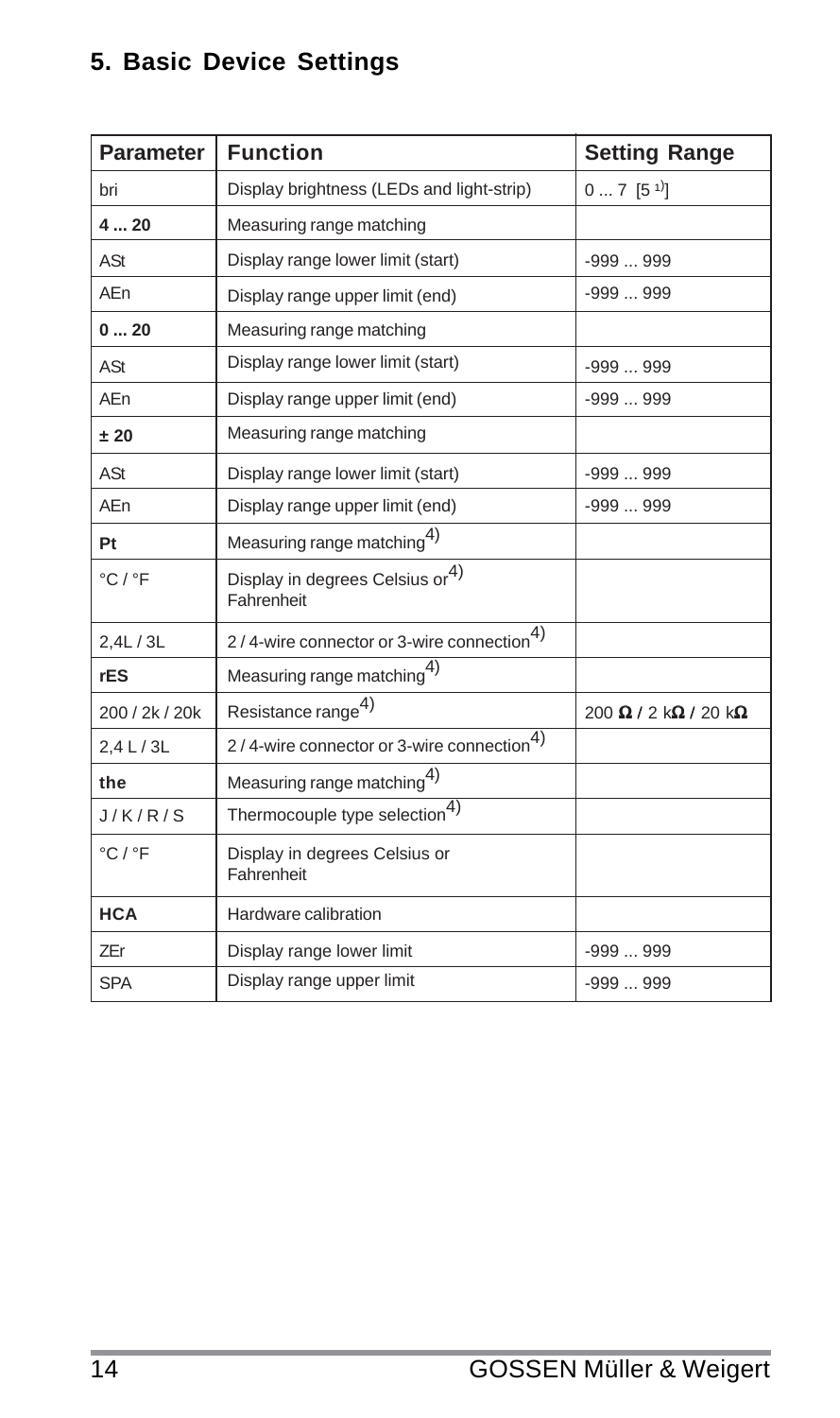| Parameter                  | <b>Function</b>                                                                                               | <b>Setting Range</b>         |
|----------------------------|---------------------------------------------------------------------------------------------------------------|------------------------------|
| <b>PCA</b>                 | Software calibration                                                                                          |                              |
| <b>OFS</b>                 | Offset adjustment                                                                                             | $-999999$                    |
| <b>SCA</b>                 | Measured value scaling factor                                                                                 | $-9.999.99$                  |
| $dP$ / $dP$ / $dP$ .       | Decimal point                                                                                                 |                              |
| <b>FIL</b>                 | Mean value generation based upon<br>0 to max 32 measured value                                                | 0; 2; 4; 8; 16; 32 $2$       |
| SSt                        | Lower light-strip scale limit (start)<br>with reference to the digital display                                | $-999999$                    |
| <b>SEn</b>                 | Upper light-strip scale limit (end)<br>with reference to the digital display                                  | $-999999$                    |
| SOr                        | Light-strip minimum scale value (orgin)<br>with reference to the digital display                              | SSt < SOr < SEn              |
| nCL / nOP <sup>3</sup>     | Switching mode: closed-circuit current<br>(normaly closed) / working current<br>(normaly open) for all relays |                              |
| $  -   3$                  | Schaltfunktion der Relais 1 und 2                                                                             | L-L<br>$H - H$<br>H-H<br>H-L |
| Lo1 / Hi1 <sup>3</sup>     | Switching point for limit value 1                                                                             | $-999999$                    |
| $\lfloor 02 / Hi2 \rfloor$ | Switching point for limit value 2                                                                             | $-999999$                    |
| HYS <sub>3</sub>           | <b>Hysteresis</b>                                                                                             | $0100[0]$ <sup>1</sup>       |
| $\lfloor$ OC $^{3}$ )      | Lock limit values                                                                                             | Loc, FrE $[$ FrE $[$         |
| dis/On                     | Switch digital display on or off                                                                              | dis/On<br>diS/OFF            |

1) Factory default setting

2) A setting of either 8, 16 or 32 must be used for Pt100 sensors and thermocouples.

3) Only for devices with limit value read-out

4) At A1410-MF does not activate

#### **6. Programming**

The following parameters can be configured in the indicated order:

- LED and light-strip brightness
- Measuring range matching
- Decimal point
- Sampling rate for mean value generation
- Scale ranges with light-strip minimum value
- Switch digital display on or off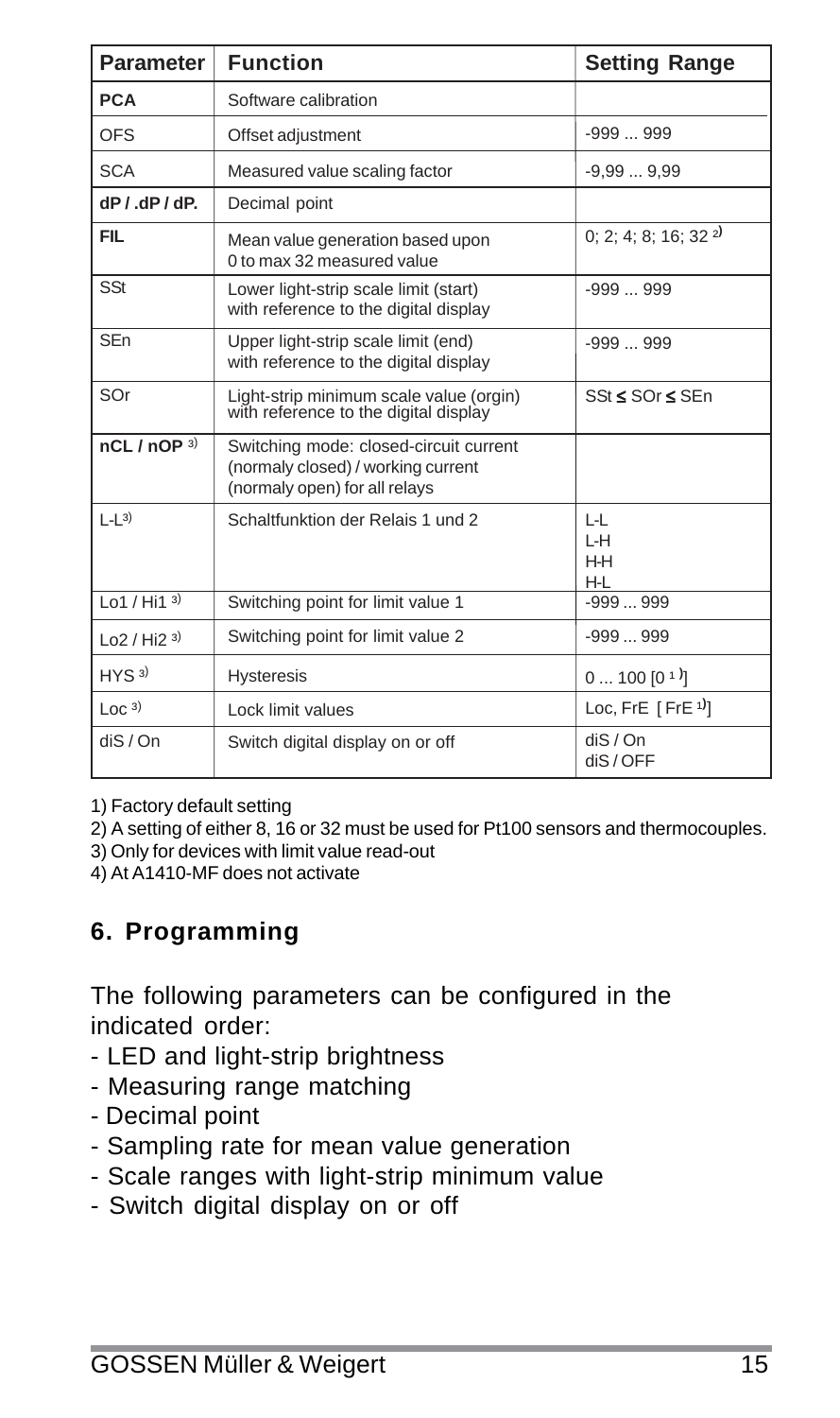The following additional parameters can be configured for devices with limit values:

- Relay switching mode
- Relay switching function
- Switching point values
- Relay hysteresis
- Lock limit values

# **Enabling Programming**

The lock function must be released in order to enable programming, i.e. contact between terminals 10 and 11 must be broken. If programming has not been enabled, **Loc** is displayed when the programming menu is opened. If this is the case, previously programmed values can be queried but not changed.

See chapter 7.1, page 26, for exceptions to this rule.

# **Programming**

The measuring instruments are programmed at the factory in accordance with customer specific requirements. If programming has been enabled, the basic device settings can be changed with the three keys at the front panel. The **P** and ⇑ keys must be pressed simultaneously (first P and then **Î**)in order to enter the programming menu. The parameter desig-nation and the corresponding value blink alternately in order to provide the user with orientation. Values can be changed with the  $\hat{\parallel}$  and  $\hat{\parallel}$  keys. The longer these keys are held depressed, the faster the value changes. The selected value is not saved to memory until the next parameter is queried by pressing the P key. Various possibilities are provided for adapting the display to the input quantity. The various range matching options for 0 ... / 4 ... 20 mA, 20 mA, Pt100, Res and thermocouples are dependent upon the utilized measuring module and may only be selected if the device has been equipped with the corresponding measuring module (see designation on the serial plate). A measuring range type and the corresponding parameter settings can then be selected. Incorrect selection of measuring ranges results in malfunction!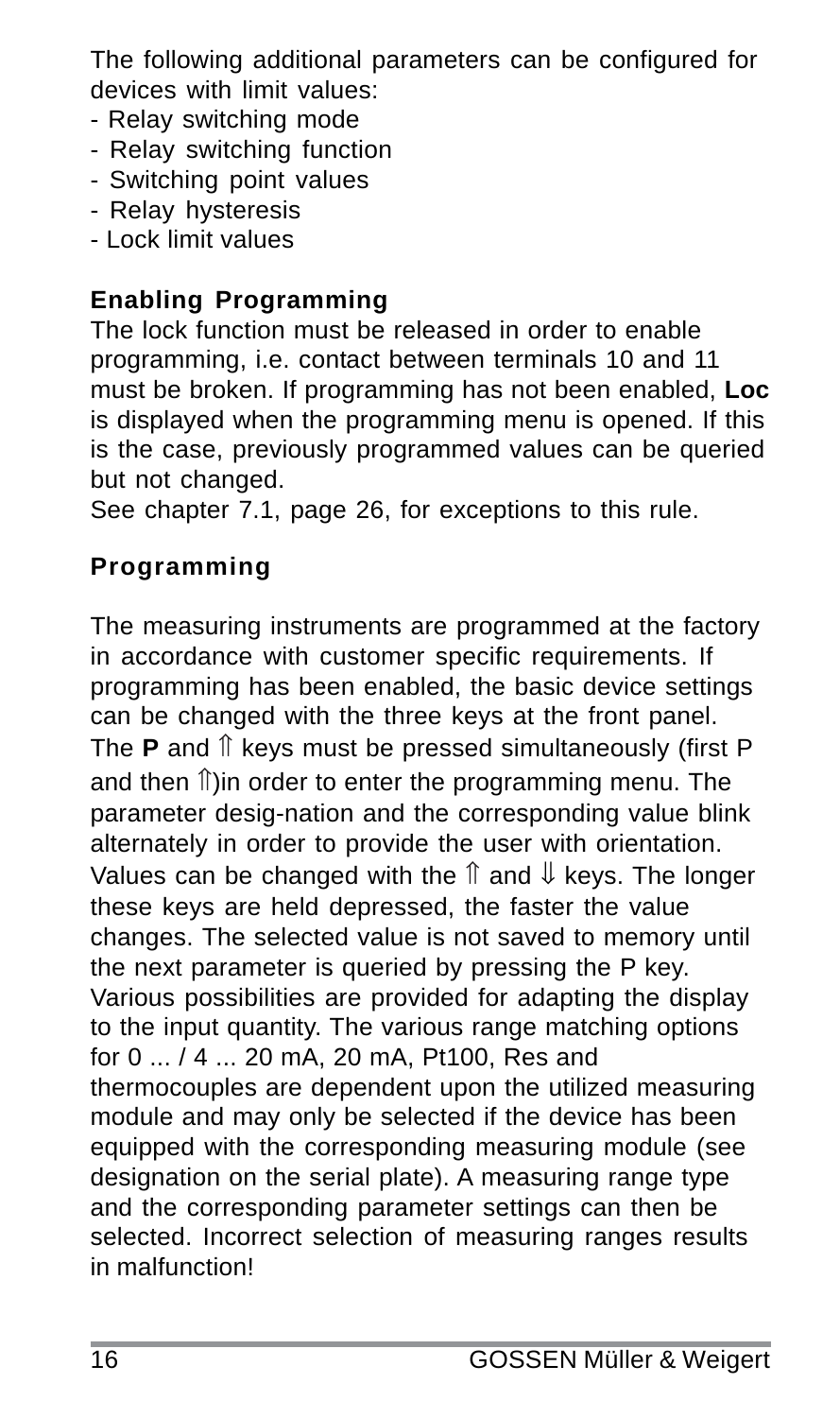$\rightarrow$  888  $P_A$  $b<sub>0</sub>$  $\overline{P}$ 420 | 020 | 120 | PE  $|cE5$  $\nabla\mathbf{A}$  $\overline{\phantom{a}}$  P Selection Based on Measuring Module  $\sigma$  $\epsilon$   $\sim$   $\sigma$ /<del>J</del>LI - ' ''- / P  $dP$  $\overline{\mathsf{P}}$  $FIL$  $\overline{P}$  $55<sub>E</sub>$  $\overline{P}$  $5En$  $F$ 50r without limit values $-\sqrt{P}$ 

Programming Overview for Basic Device Settings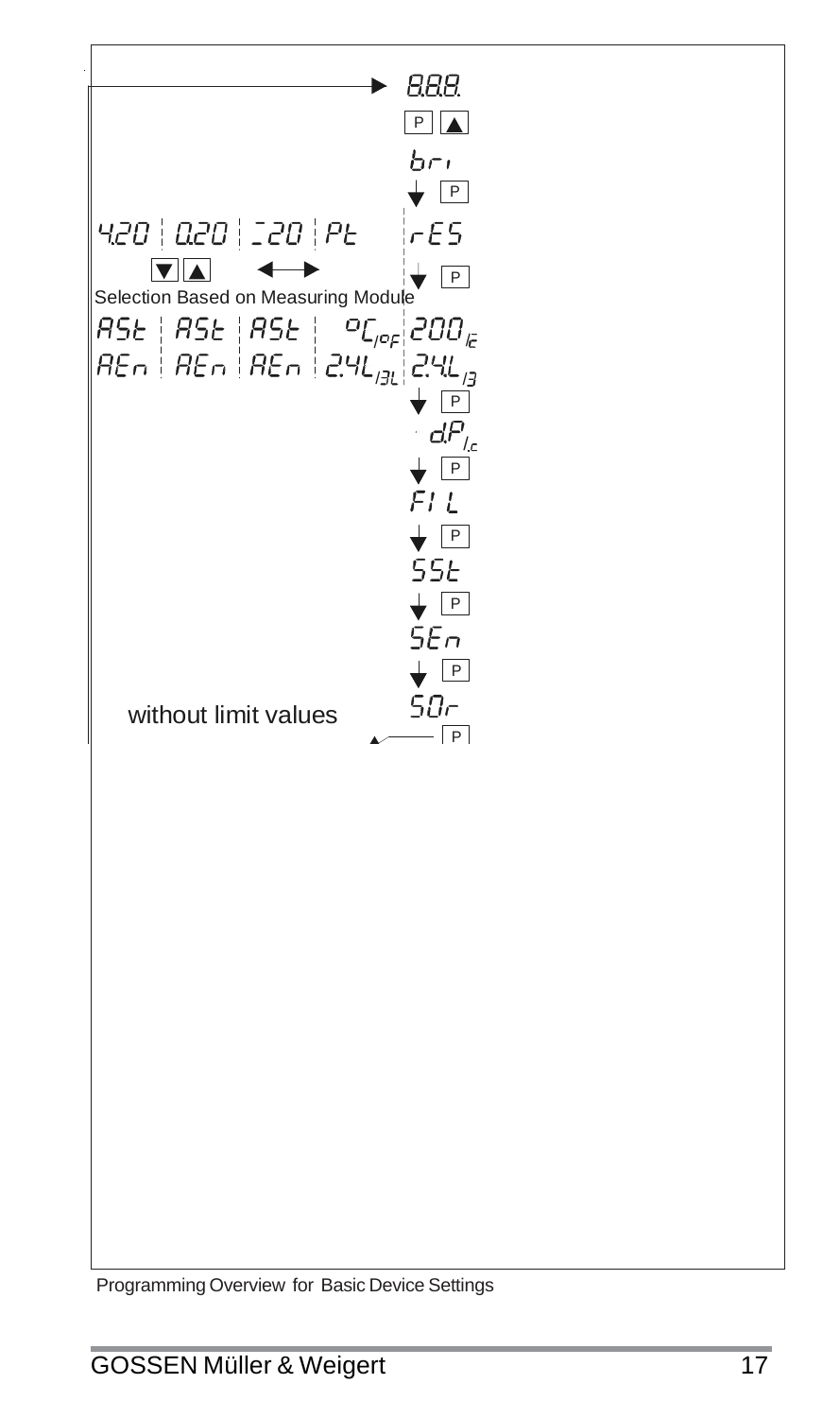# **6.1 Adjusting Display Brightness**

Display brightness can be adjusted with the **bri** parameter. A setting can be selected within a range of 0 to 7. Brightness is adjusted to 5 at the factory.

# **6.2 Light-Strip Adjustment**

The light-strip indicates measured values at the analog scale. The display range can be set anywhere within the measuring range. The light-strip is preset at the factory. If the default settings need to be changed, this is accomplished in the program menu starting with the SSt parameter (see "Programming Overview for Basic Device Settings" on page 17).

# **6.3 Lower Scale Limit**

SSt and a numeric value blink alternately at the 7 segment display. This number corresponds to the digital display value which repre-sents the lower scale limit at the lightstrip (minimum scale value is at the bottom for portrait format devices, and at the left for land-scape format devices). This value can be changed with the  $\hat{\parallel}$  and  $\hat{\parallel}$ keys. The selected value is saved to memory by pressing the P key, and the upper scale limit then appears at the display.

# **6.4 Upper Scale Limit**

SEn and a numeric value blink alternately at the 7 segment display. This number corresponds to the digital display value which repre-sents the upper scale limit at the lightstrip (maximum scale value is at the top for portrait format devices, and at the right for landscape format devices). This value can be changed with the  $\hat{\parallel}$  and  $\hat{\Downarrow}$  kevs. The selected value is saved to memory by pressing the P key, and the minimum scale value then appears at the display.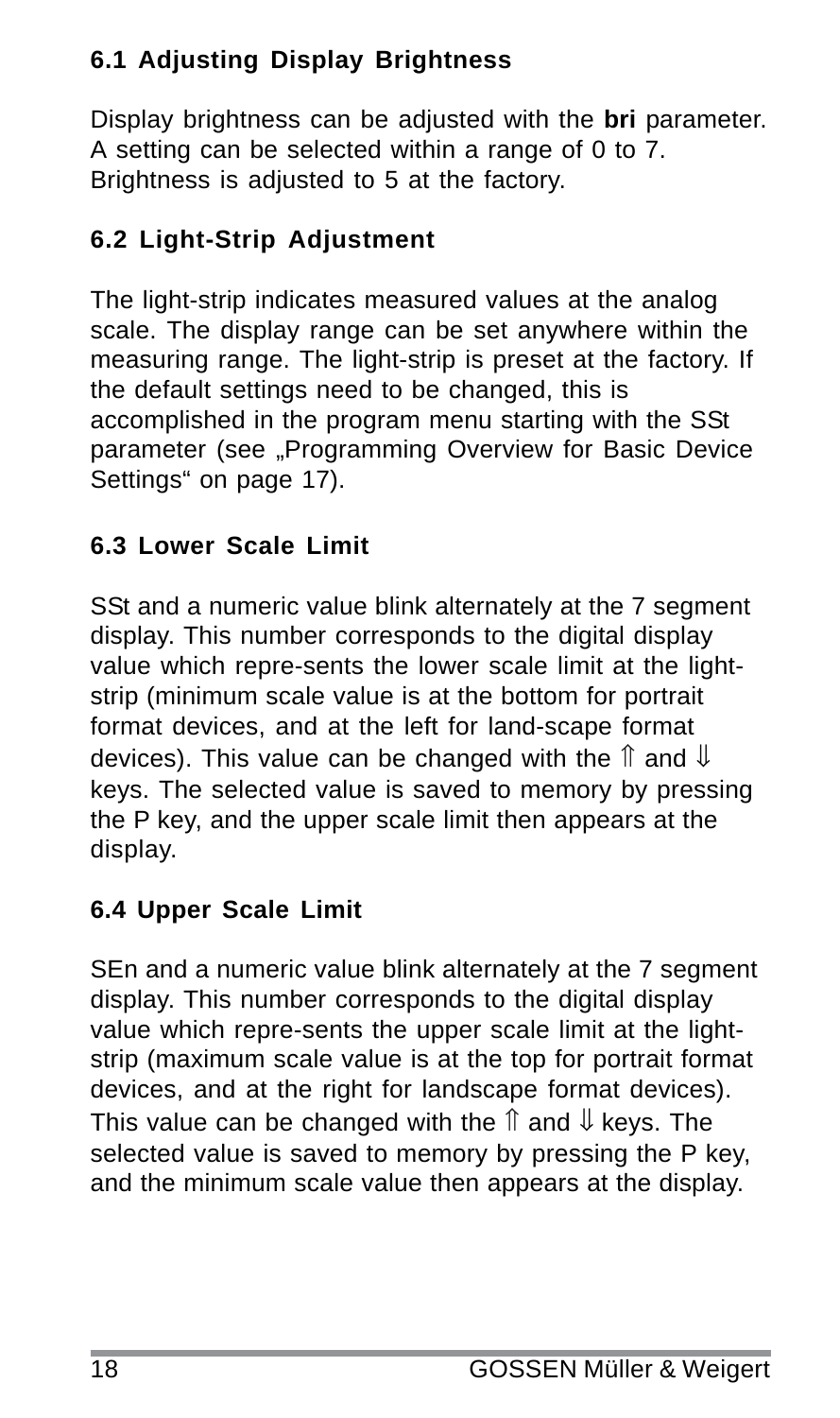# **6.5 Minimum Scale Value**

**SOr** and a **numeric value** blink alternately at the 7 segment display. This number corresponds to the digital display value which repre-sents the minimum scale value, i.e. the point within the scale (SSt ... SEn) at which the light-strip starts.

This value can be changed with the  $\hat{\parallel}$  and  $\hat{\parallel}$  keys. A value which lies between SSt and SEn must be selected. Other values are not displayed. The selected value is saved to memory by pressing the P key, and the display is returned to the lower scale limit parameter.

| <b>Light-Strip Indicator</b><br>(with reference to the digital display) |  | <b>SSt</b><br>(lower<br>scale limit) scale limit) | <b>SEn</b><br>(upper | SOr<br>(minimum<br>scale value) |          |
|-------------------------------------------------------------------------|--|---------------------------------------------------|----------------------|---------------------------------|----------|
| U                                                                       |  | 150                                               | 0                    | 150                             |          |
| U                                                                       |  | 150                                               | 0                    | 150                             | 150      |
| 100                                                                     |  | 0                                                 | 100                  | O                               | 100      |
| 100                                                                     |  | 0                                                 | 100                  | O                               | $\Omega$ |
| $-150$                                                                  |  | 150                                               | $-150$               | 150                             |          |

# **Example:**

The measuring instrument automatically calculates the correspond-ing parameters and returns to the normal operating mode. If no programming keys are activated for a period of more than 3.5 minutes, the measuring instrument automatically returns to the normal operating mode.

#### **6.6 Measuring Range Matching for 0 ... 20 mA, 4 ... 20 mA and ± 20 mA**

The parameters **ASt** and **AEn** allow for the entry of a display range without necessitating any further balancing. After selecting the measuring range, **ASt** and a **numeric value** blink alternately at the 7 segment display. Select the value which should be displayed as the measuring range lower limit with the  $\hat{\mathbb{I}}$  and  $\hat{\mathbb{I}}$  kevs. Save the selected value to memory with the P key.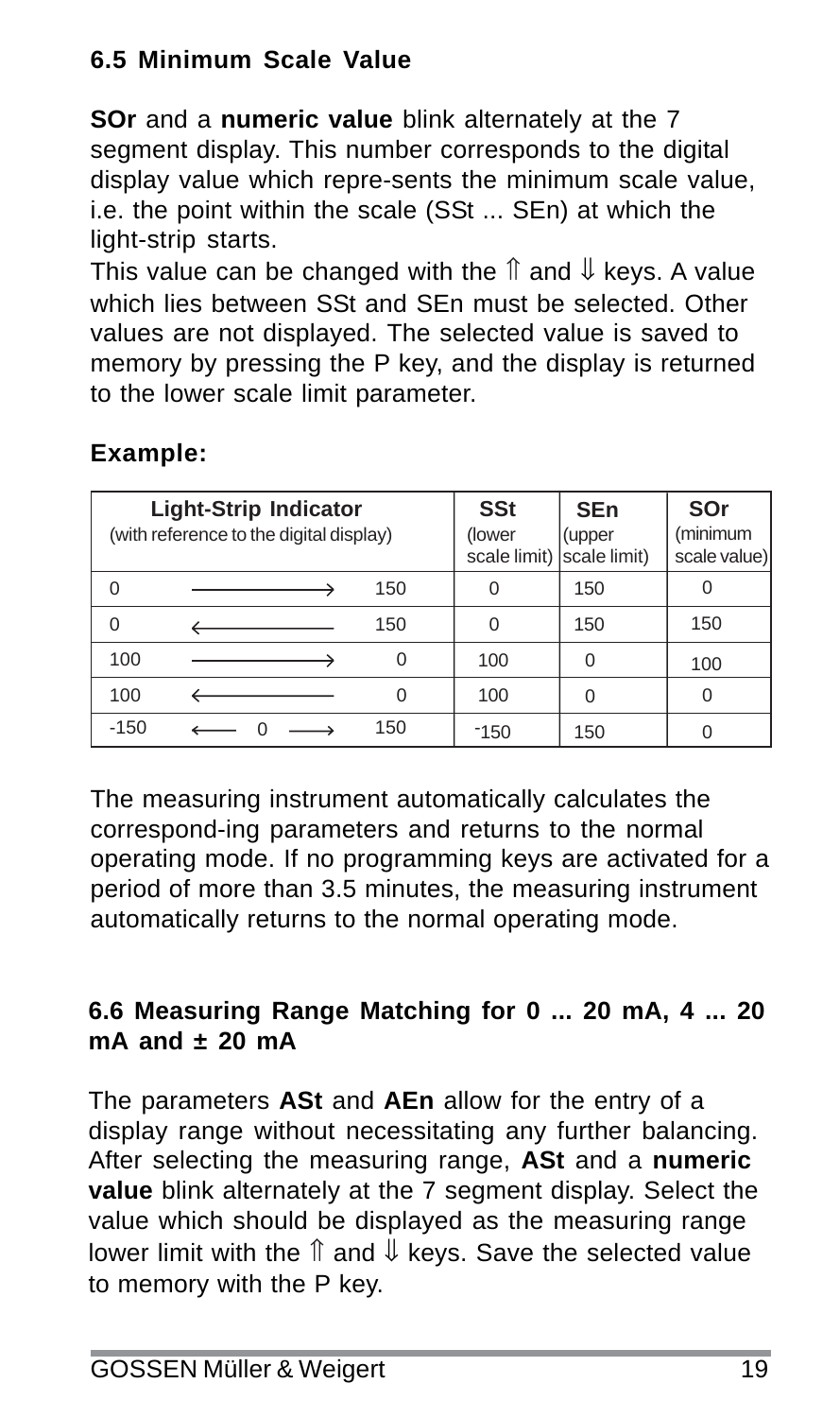**AEn** and a **numeric value** then blink alternately at the 7 segment dis-play. Select the value which should be displayed as the measuring range upper limit with the  $\uparrow$ and  $\Downarrow$  keys. Save the selected value to memory with the P key. The measuring instrument automatically calculates the corresponding parameters, and then displays the decimal point configuration window.

#### **6.7 Measuring Range Matching with HCA (hardware calibration)**

This selection allows for balancing with a calibrator. During balancing, input quantities must be applied to the instrument which correspond to the measuring range lower and upper limits.

After selecting the **HCA** function, **ZEr** and a **numeric value** blink alter-nately at the 7 segment display. Apply the value which corresponds to the measuring range lower limit to the measurement input. Use the and keys to select the value to be displayed at the measur-ing range lower limit. Save the selected value with the P key.

SPA and a numeric value blink alternately at the 7 segment display. Apply the value which corresponds to the measuring range upper limit to the measurement input. Use the  $\hat{\parallel}$  and  $\hat{\parallel}$  keys to select the value to be displayed at the measuring range upper limit. Save the selected value to memory with the P key.

The instrument automatically calculates offset and scaling factor, saves these values and displays decimal point configuration.

#### **Attention:**

If the calculated values for offset or scaling factor are not within the setting range. Err / InP appears at the 7 segment display. Exit the programming function with the P key.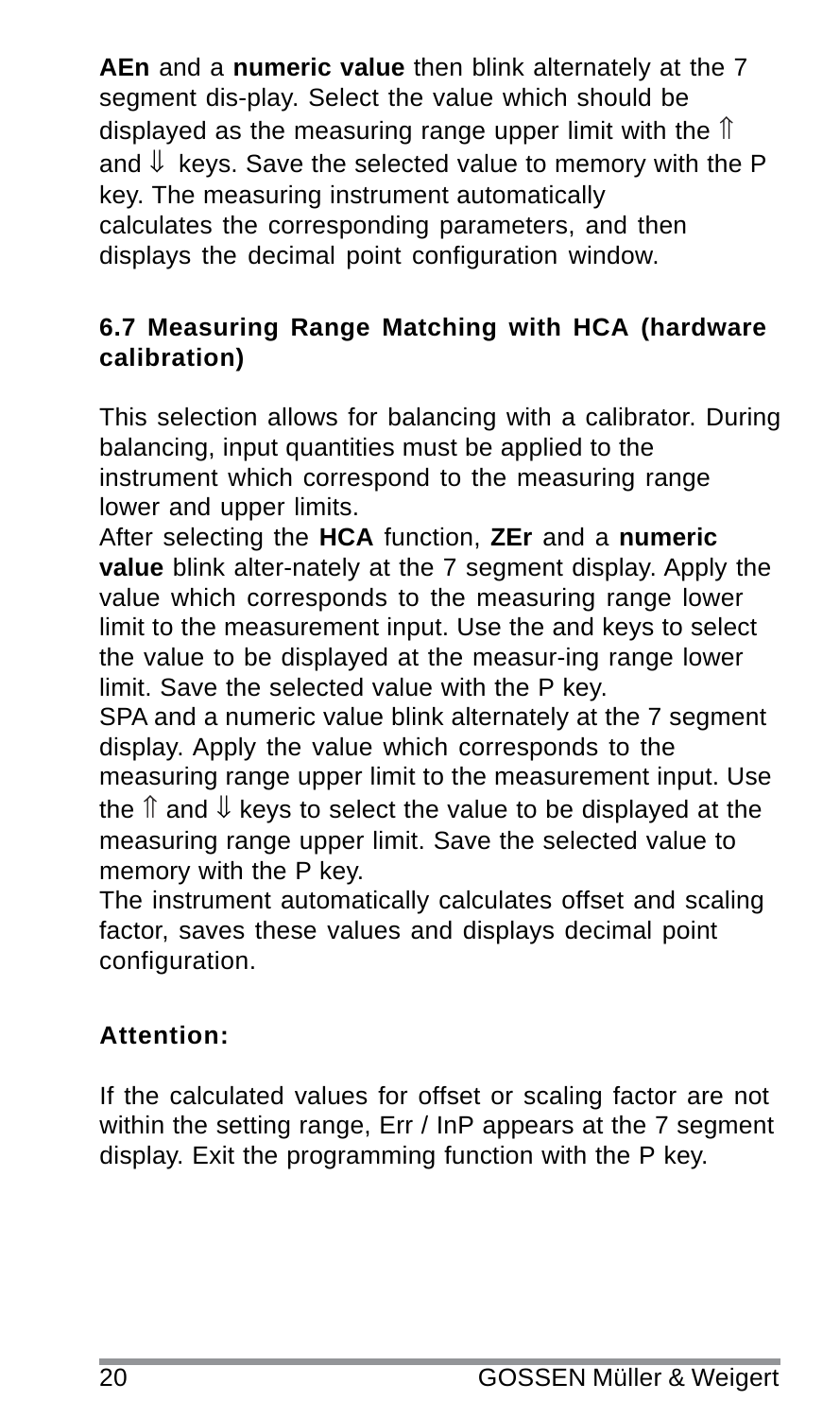#### **6.8 Measuring Range Matching with PCA (software calibration)**

Balancing is accomplished without a calibrator during measuring range matching with **PCA** by calculating offset and scaling factor. Offset and scaling factor are then set digitally by the instrument. After selecting the **PCA** function, **OFS** and a **numeric value** blink alternately at the 7 segment display. The offset value can be selected with the  $\hat{\mathbb{I}}$  and  $\hat{\mathbb{I}}$  kevs. Save the selected value to memory with the P key. **SCA** and a **numeric value** then blink alter-nately at the 7 segment display.

#### **Calculating Offset (OFS)**

The offset value is the number of digits the display is shifted from the ..normal" zero point.

The offset value (OFS) is calculated with the following equation without taking the decimal point into consideration:

$$
OFS = ASt - \frac{MSt - (AEn - ASt)}{MEn - MSt}
$$

 $ASt =$  display range lower limit  $MSt = bottom of scale$ AEn = display range upper limit  $MEn = top of scale$ 

# **Calculating Scaling Factor (SCA)**

The scaling factor is used to match the display range to the scale range of the input signal. The scaling factor value (SCA) is calcu-lated with the following equation without taking the decimal point into consideration: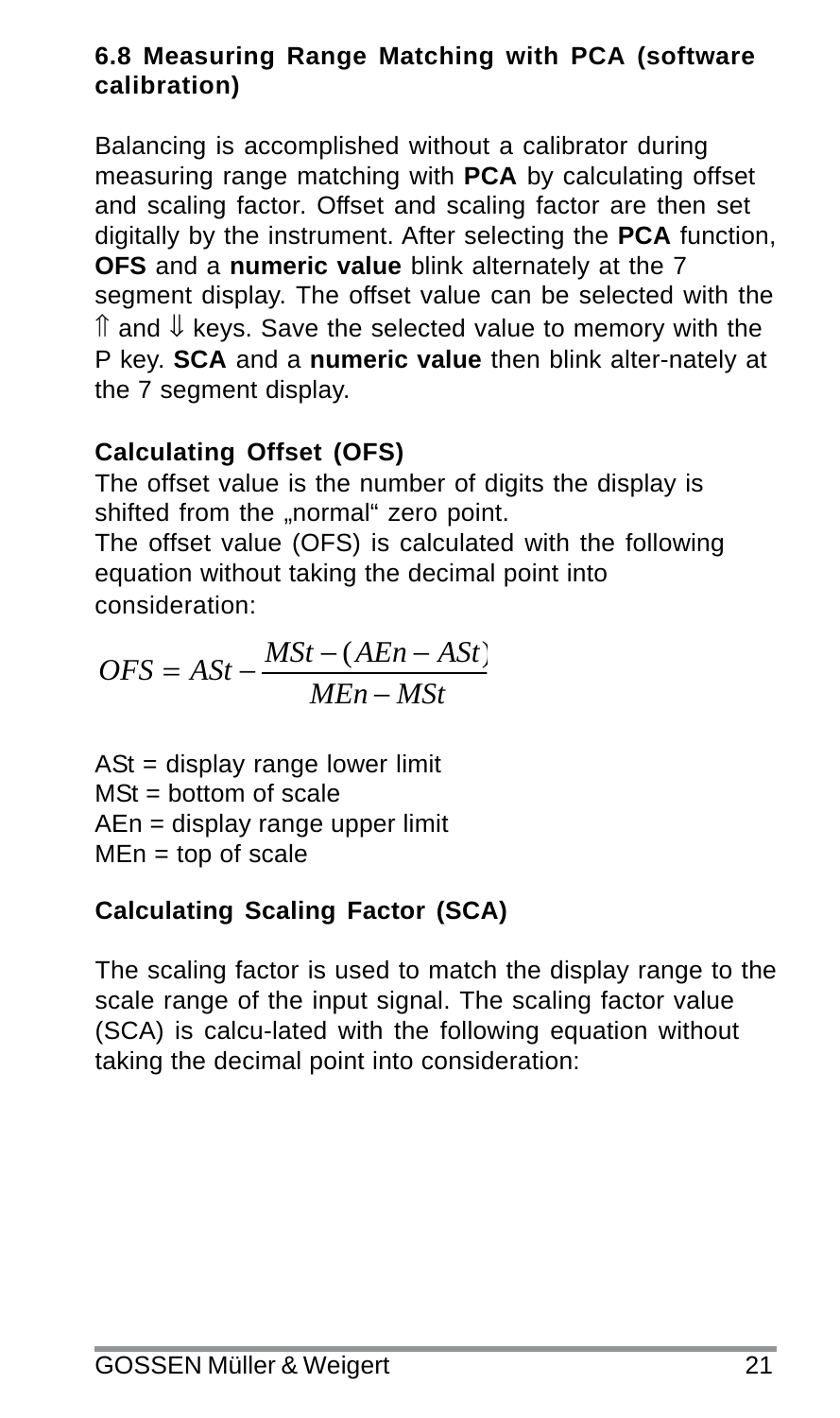$$
SCA = SCAalt * \frac{(MEn - MSt)\epsilon}{(AEn - Ast)a}
$$

 $SCA old = scaling factor<sup>1</sup>$   $SCA = scaling factor<sup>2</sup>$ MSt old = bottom of scale<sup>1)</sup>  $MSt$  new = bottom of scale<sup>2)</sup>  $MEn old = ton of scale<sup>1</sup>$  MEn new = top of scale<sup>2)</sup>

ASt old = displ. range l. limit<sup>1)</sup>  $ABt$  new = display range l. limit<sup>2)</sup> AEn old = displ. range u. limit<sup>1)</sup>  $AEn new = display$  and  $AEn new =$  AEn new = display range u. limit<sup>2)</sup>

1)Which was selected at the measuring instrument before programming 2)Which is to be selected by means of reprogramming

#### **Example:**

A measuring instrument has been configured as follows: 0 ... 10 V scale range corresponds to 0.0 ... + 99.9 display range. This configuration needs to be changed to the following:

2 ... 10 V scale range corresponds to – 10.0 ... + 99.9 display range.

 $ASt = -100$  (without decimal point),  $MSt = 2v$  $AEn = 999$  (without decimal point).  $MEn = 10V$ This results in the following:

$$
OFS = -100 - \frac{2*(999 - (-100))}{10 - 2}
$$

set to -375

$$
SCA = 1 * \frac{(10-0)}{(999-0)} * \frac{(999-(-1))}{(10-1)}
$$

set to 1,38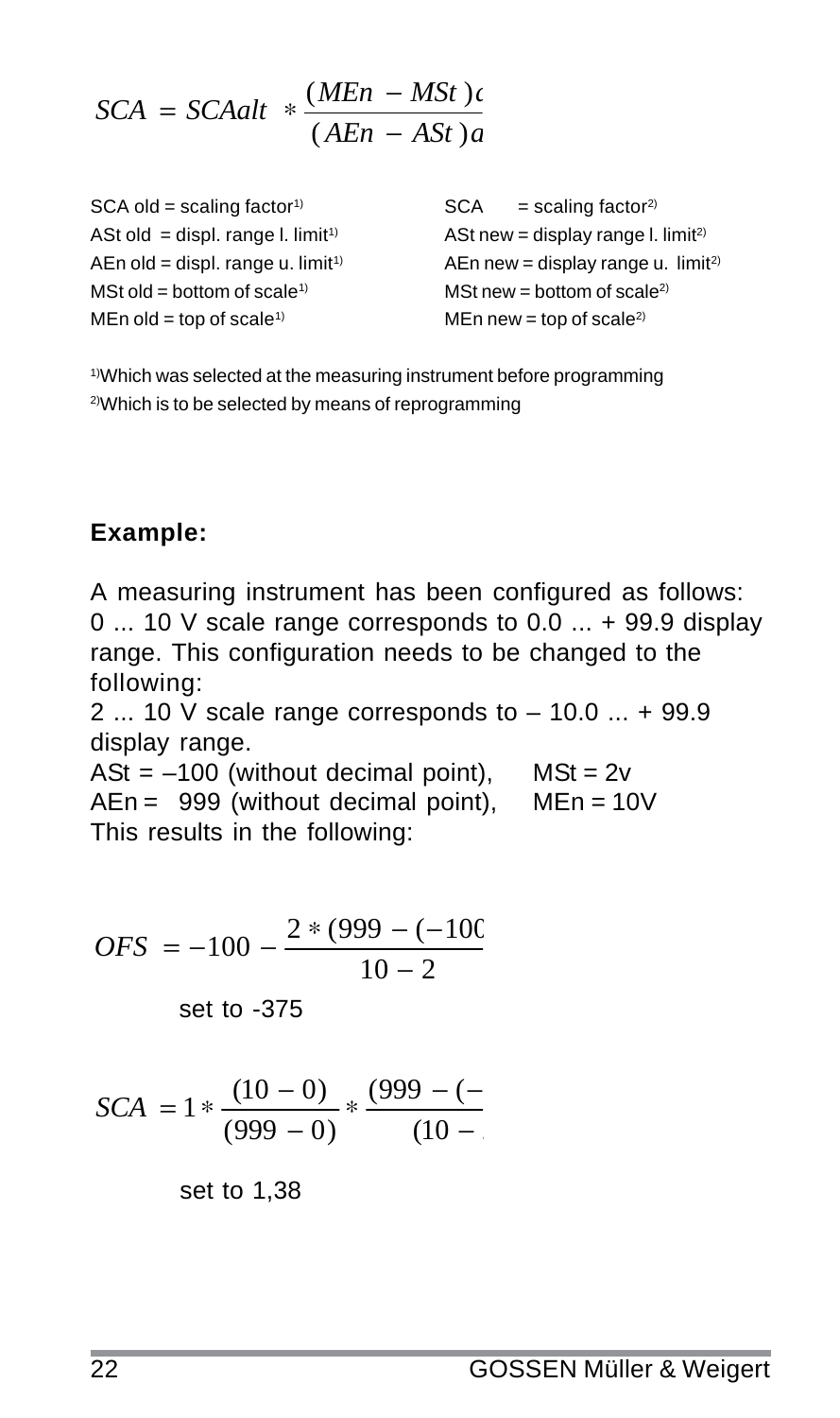# **6.9 Setting the Decimal Point**

**dP** is displayed at the 7 segment display with the selected decimal point configuration.

Example:

**dP.** is displayed for the following decimal point configuration: xx.X

**.dP** is displayed for the following decimal point configuration: x.XX

**dp** is displayed for no decimal point, i.e. XXX The desired decimal point configuration can be selected with the  $\hat{\parallel}$  and  $\hat{\parallel}$  keys. Save the selected value to memory with the P key.

# **6.10 Mean Value Generation and Display**

Mean value generation and display, using from 0 (no mean value generation) to 32 values in discrete steps of 2, 4, 8 and 16, is provided for with the **FIL** function. This allows for the stabilization of fluctuating display values. The sampling rate is approximately 8 measurements per second.

# **6.11 Limit Value Function**

The limit value function is selected immediately after lightstrip settings have been completed. The selected limit value function appears at the 7 segment display.

| l Function                 | Parameter            |
|----------------------------|----------------------|
| Relay switching mode       | nCL or nOP           |
| Relay switching function   | L-L, L-H, H-L or H-H |
| Relay switching hysteresis | <b>HYS</b>           |
| Lock limit values          | Loc or FrE           |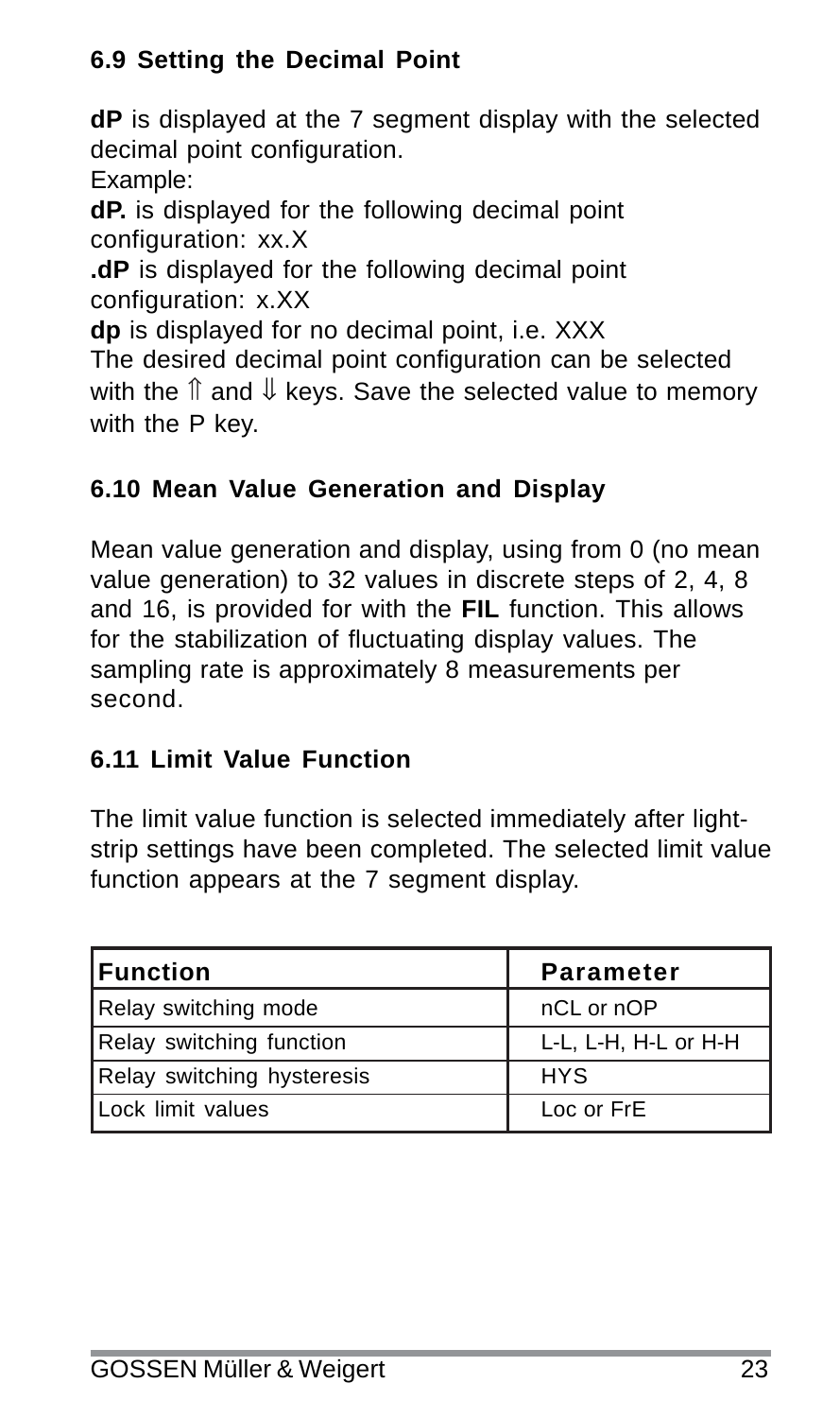# **6.12 Relay Switching Mode**

After the light-strip settings have been completed, the selected relay switching mode appears at the 7 segment display.

The desired switching mode (**nCL** or **nOP**) can be selected with the  $\hat{\parallel}$  and  $\hat{\Downarrow}$  kevs. Save the selected value to memory with the P key.

# **6.13 Relay Switching Function**

Depending upon the selected relay switching mode (nCL or nOP), the selected switching function appears at the 7 segment display (**L–L, L–H, H–H** or **H–L**):

- L–L = All limit value relays indicate limit value violation if the measured values are less than the selected limit values.
- $L-H$  = Relay 1 for limit value 1 indicates limit value violation, if the measured value is less than the selected limit value 1. Relay 2 for limit value 2 indicates limit value violation, if the measured value is greater than the selected limit value 2.
- **H–H** = All limit value relays indicate limit value violation if the measured values are greater than the selected limit values.
- **H–L** = Relay 1 for limit value 1 indicates limit value violation, if the measured value is greater than the selected limit value 1. Relay 2 for limit value 2 indicates limit value violation, if the measured value is less than the selected limit value 2.

The desired switching function can be selected with the  $<sup>↑</sup>$ </sup> and  $\Downarrow$  keys. Save the selected value to memory with the P key.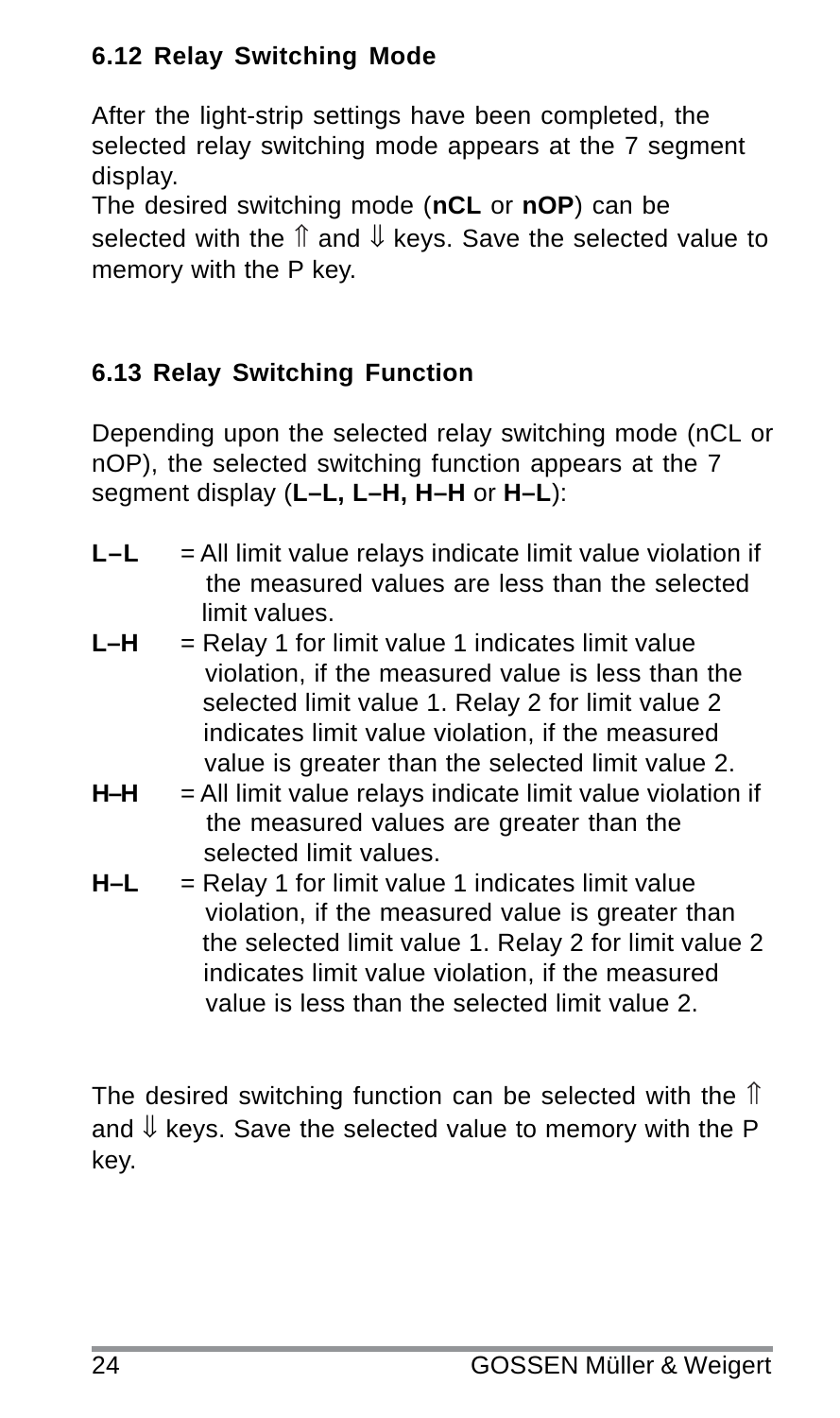# **6.14 Setting Relay Switching Hysteresis**

**HYS** and a **numeric value** blink alternately at the 7 segment display.

This value corresponds to the selected switching hysteresis in  $\pm$  digits.

Select the desired number of digits with the  $\hat{\parallel}$  and  $\hat{\Downarrow}$  keys. Save the selected value to memory with the P key.

# **7. Setting the Limit Values**

The limit values can only be changed during operation if they haven't been locked in the programming mode. The limit values are accessed by simultaneously pressing the P and the ⇓ keys. If **Loc** appears at the display, the instrument has been protected against limit value changes. No changes can be made in this case. The instrument is automatically returned to normal operation after approximately 3 minutes.

If the instrument has not been protected against limit value changes, the switching mode for the respective relay appears at the 7 segment display. The desired switching mode can be selected with the ⇑ and ⇓ keys, and the setting is saved to memory with the P key.

Depending upon the selected relay switching function (**nCL** or **nOP**), **Lo1** and a **numeric value**, or **Hi1** and a **numeric value** blink alternately at the 7 segment display. The displayed numeric value corresponds to limit value 1. The desired limit value can be selected at the 7 segment display with the  $\hat{\parallel}$  and  $\hat{\Downarrow}$  keys. Save the selected value to memory with the P key.

Depending upon the selected relay switching function, **Lo2** and a **numeric value**, or **Hi2** and a **numeric value** blink alternately at the 7 segment display. The displayed numeric value corresponds to limit value 2. The desired limit value can be selected with the  $\hat{\parallel}$  and  $\hat{\Downarrow}$  keys. Save the selected value to memory with the P key, and the instrument is returned to normal operation.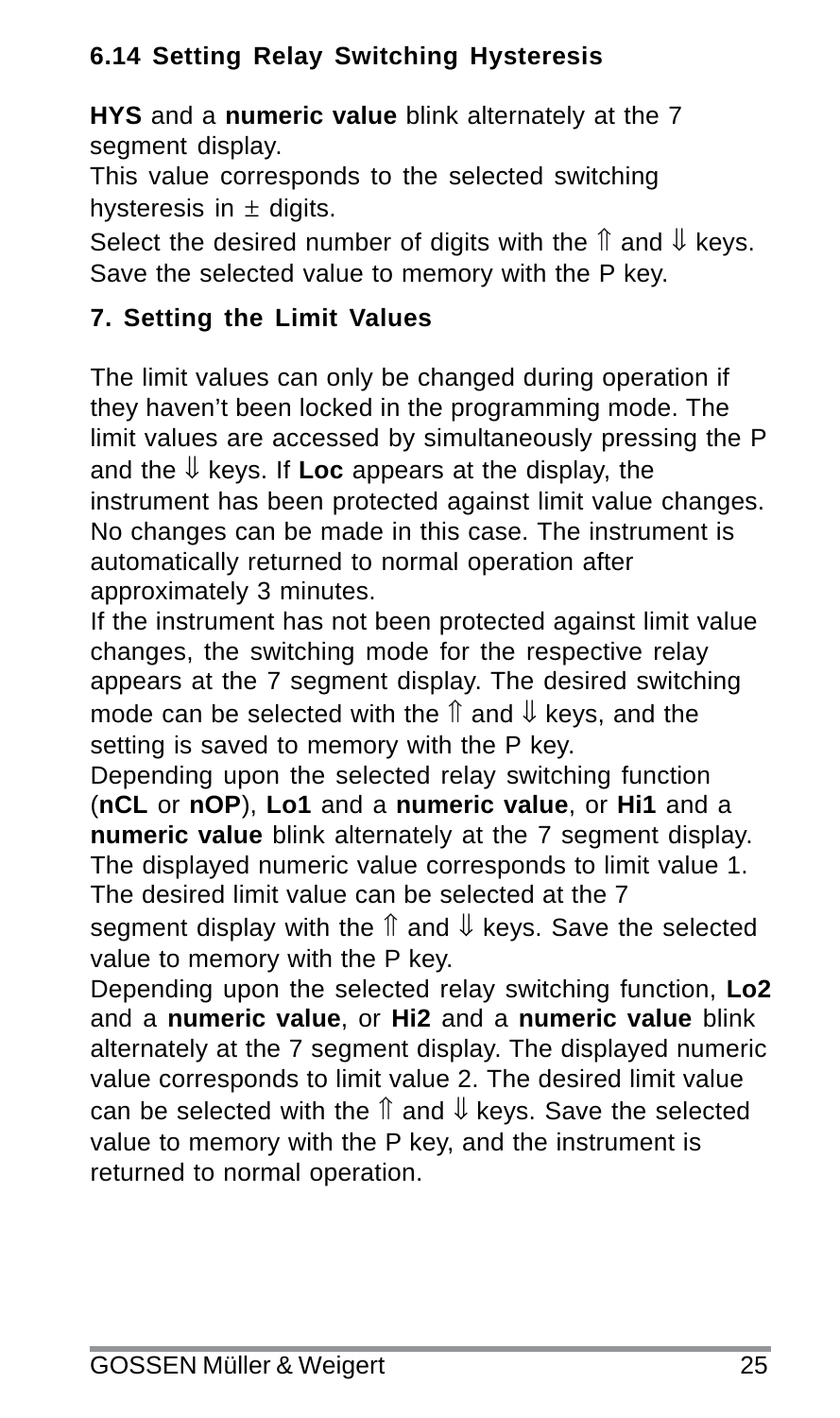# **7.1 Locking the Selected Limit Values**

Either **FrE** or **Loc** appears at the 7 segment display.

- $FrE =$  Limit values can be changed, even if programming has been disabled by establishing an external connection between terminals 10 and 11.
- $Loc =$  If programming is disabled, the limit values cannot be changed, i.e. the limit values are locked if a connection has been established between terminals 10 and 11.

Select the desired value with the  $\hat{\parallel}$  and  $\hat{\Downarrow}$  keys. Save the selected value to memory with the P key. The measuring instrument saves all settings to memory and the digital display on/off selection appears.

# **7.2 Switching the Digital Display On and Off**

**diS** and **On**, or **diS** and **OFF** blink alternately at the 7 segment display. If diS / On is selected, the digital display remains active. If diS / OFF is selected, the digital display goes blank after the programming menu has been exited. Selection is made with the  $\hat{\parallel}$  and  $\hat{\parallel}$  keys. Save the selected value to memory with the P key and the instrument returns to normal operation.

Even if the digital display has been deactivated (diS / OFF), it is acti-vated briefly for the duration of the following operations:

- $\bullet$ Programming
- Change or query selected limit values  $\bullet$
- $\bullet$ Display test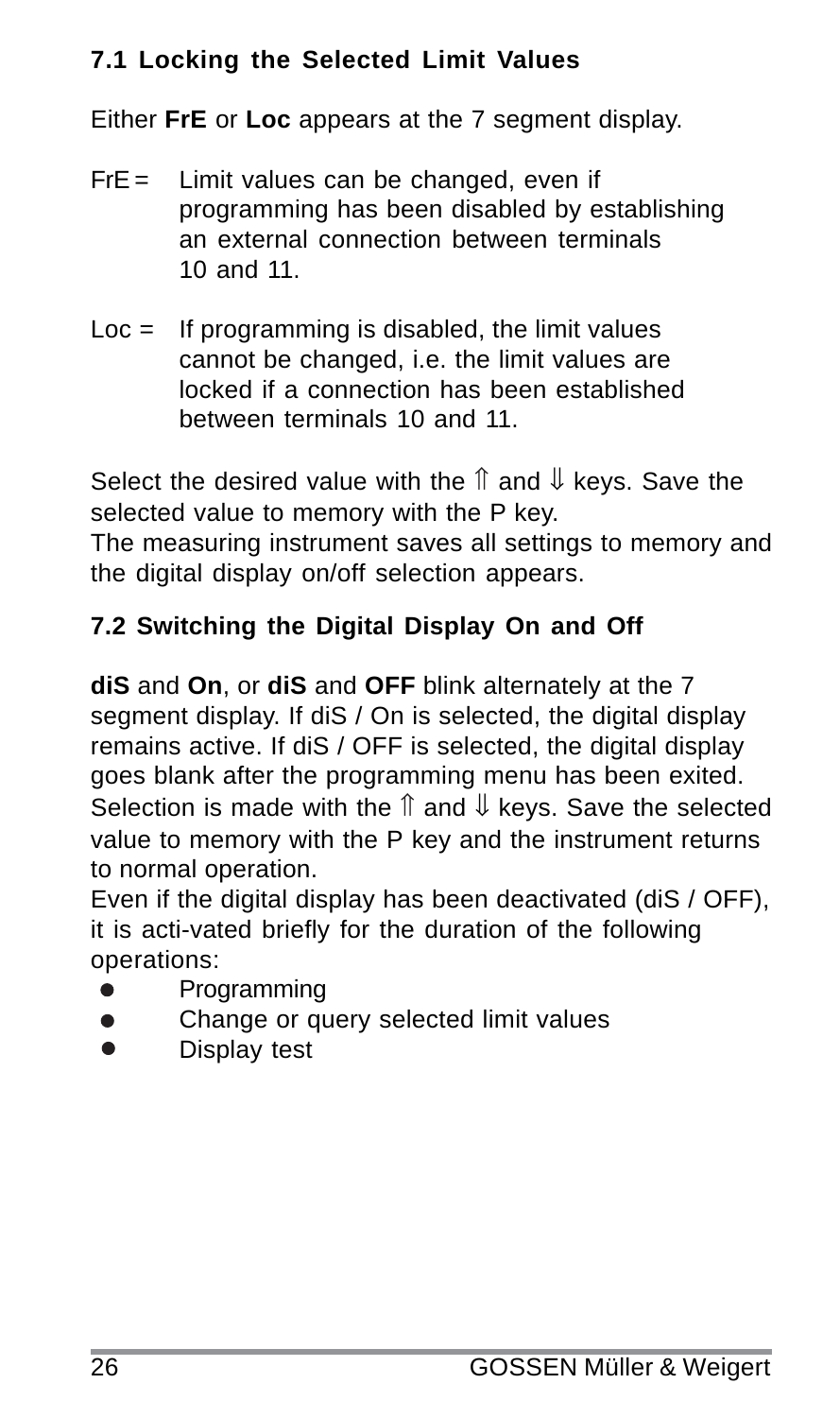#### **8. Technical Data**

**Display**

Display Color The Red Light-Strip Height / Length approx. 45 mm Display Range **and American Control 1999**<br>Character Height **Character** Height Character Height Polarity displayed automatically Decimal Point **programmable** Overload Display **b**  $---$ **Underload Display** 

Type: Analog 35 segment light strip 2 limit value LEDs Digital 7 segment LED, 3 digits with minus and plus sign adjustable from  $0$  to  $7$ 

#### **Scale**

Format portrait Scale Height / Length Scale 45 mm Color **swan** white Graduation and Labelling black, acc. to meas. range

option: as requested

#### **Input**

Current Module : Voltage Drop max. 2 V Voltage Module Input Impedance  $>1$ MΩ for measurements > 2 V

>70kΩ for measurements < 2 V

#### **Analog-Digital Conversion**

| Measuring Method | dual-slope             |
|------------------|------------------------|
| Sampling Rate    | approx. 8 measurements |
|                  | per second             |
| Measuring Time   | approx. 40 ms          |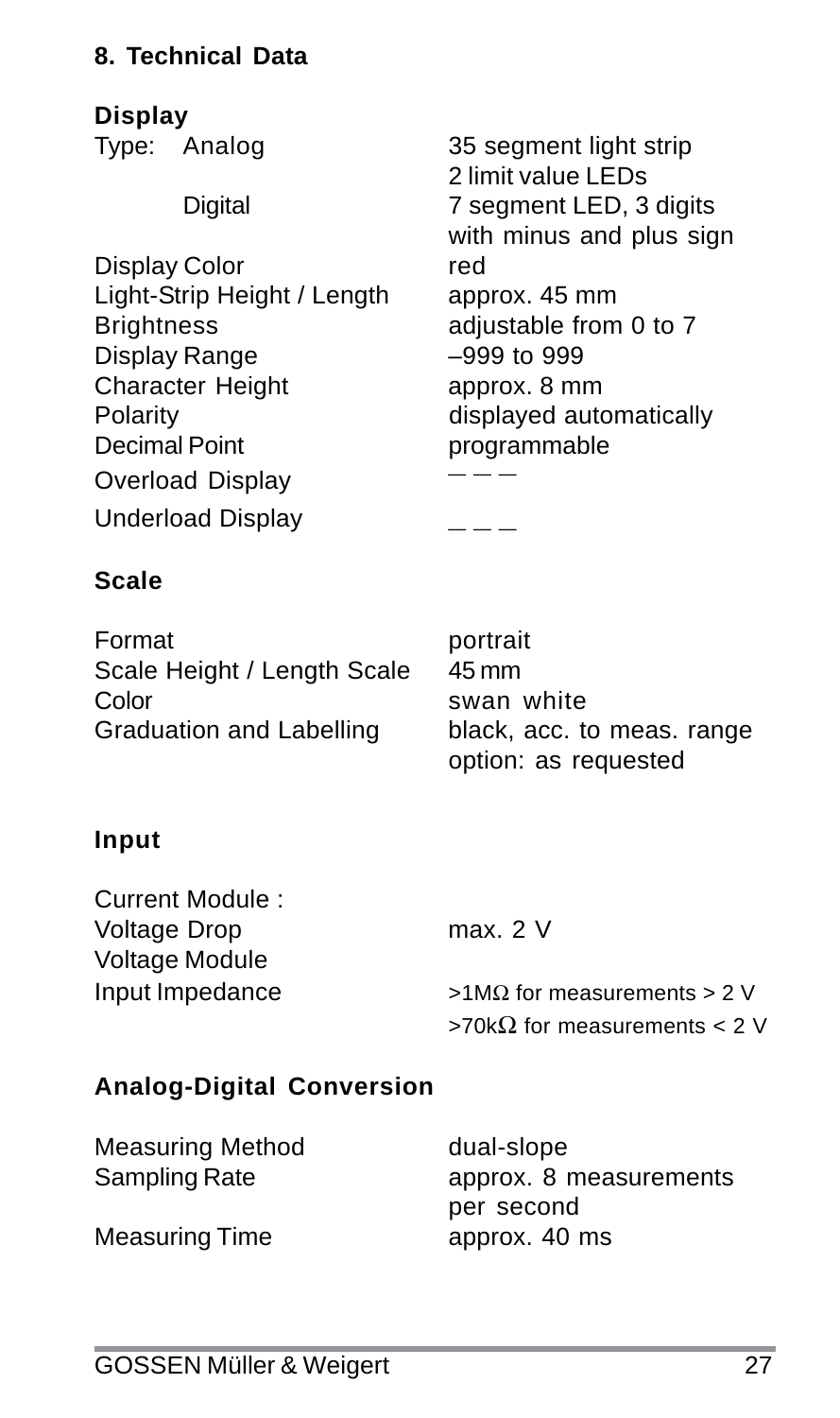# **Error Limits**

For Basic Device Temperature Coefficient  $SMRR$   $>$  30 dB at 50 Hz CMRR > 120 dB related to

**Without Module**  $\pm$  (0.1% of reading + 2 digits) **DC Module**  $\pm (0.1\% \text{ of reading} + 2 \text{ digits})$ <br> **Temperature Coefficient**  $\leq 150 \text{ ppm / K}$ meas.range 200mV at 50Hz

#### **Control Inputs**

Device Test (Reset) controlled via floating contact Freeze Display (Hold) controlled via floating contact Disable Programming (Lock) controlled via floating contact

# **Relays**

Switching Capacity 5 A / 30 V AC / DC<br>Switching Time max. 200 ms Switching Time

# **Power Supply**

Contacts 1 NO contact (or NC contact) Switching Hysteresis adjustable from 0 to 100 digits

> 230 / 115 V AC 15% 50 / 60 Hz / 90 ... 260 V DC approx. 3 W

# **Electrical Safety**

Safety Class **II** Overvoltage Category CAT II Contamination Level 2 Protection IEC 60529 / EN 60529 Housing Front Panel IP 65 Terminals P 00

Types IEC 61010-1 / EN 61010-1 / VDE 0411 Part 1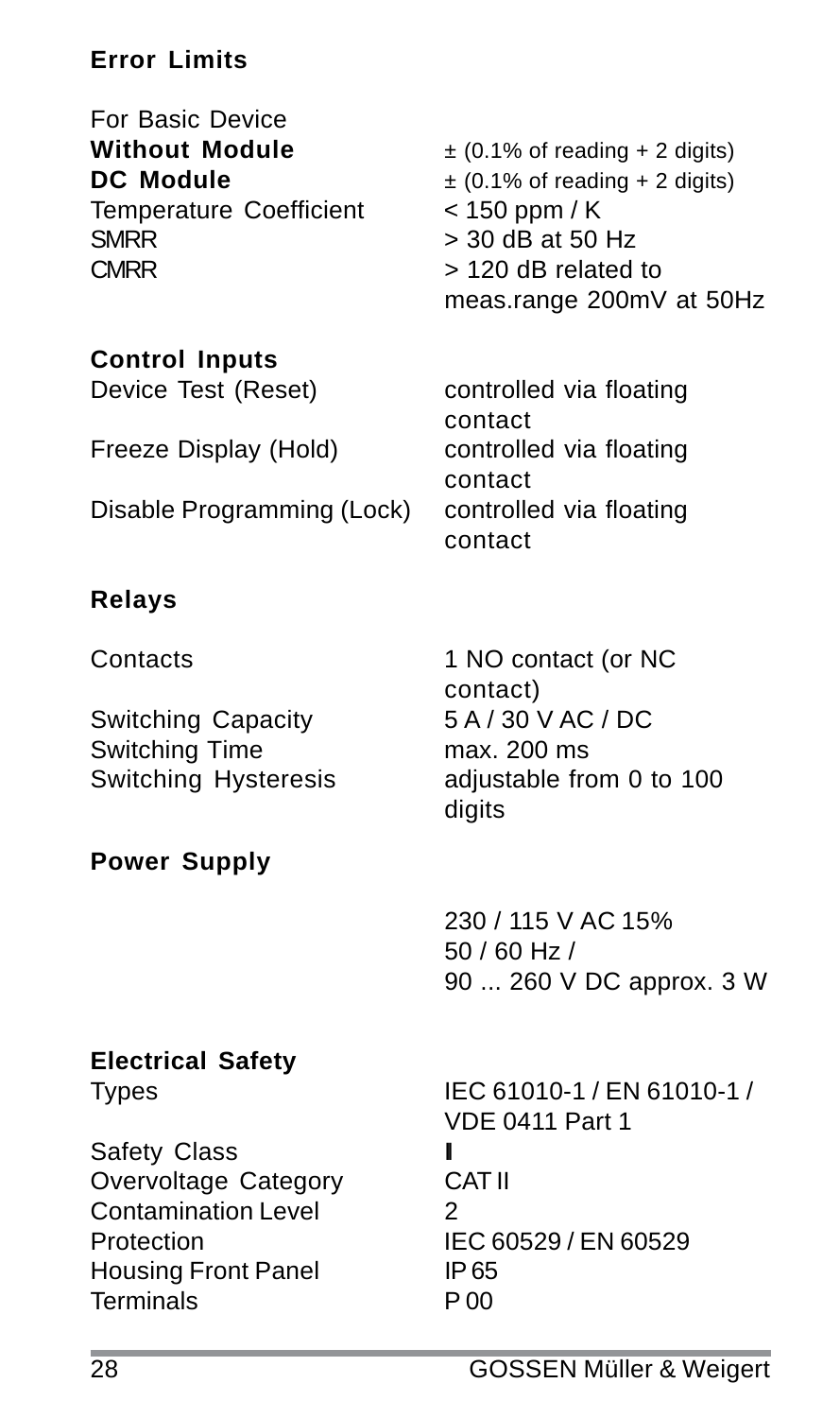Interference Immunity IEC 61326-1 / +A1 Interference Emission IEC 61326-1 / +A1

#### **Operating Voltage**

DC Voltage/Current Module 300 V

# **Ambient Conditions**

Operating Temperature 0 ... 50 °C<br>Storage Temperature -20 ... 70 °C Storage Temperature Relative Humidity<br>Vibration Resistance IFC 61010

# **Housing**

Material plastic, ABS Front Dimensions 96 x 2 Bezel Height 5 mm Weight **approx.** 0.2 kg

EN 61326-1 / +A1 EN 61326-1 / +A1

IEC 61010-1/ EN 61010-1

Panel Cutout 92 **+0.8** x 22.2 **+0.3** mm Panel Thickness min. 1 to max. 45 mm Installation Depth max. 126 mm plus wiring Terminals screw terminal blocks for wire with cross section of up to 2.5 square mm Mounting **plastic mounting tabs** Factory setting Range 4 ... 20 mA Bargraph 0 ... 100 Digital readout 0 ... 99.9